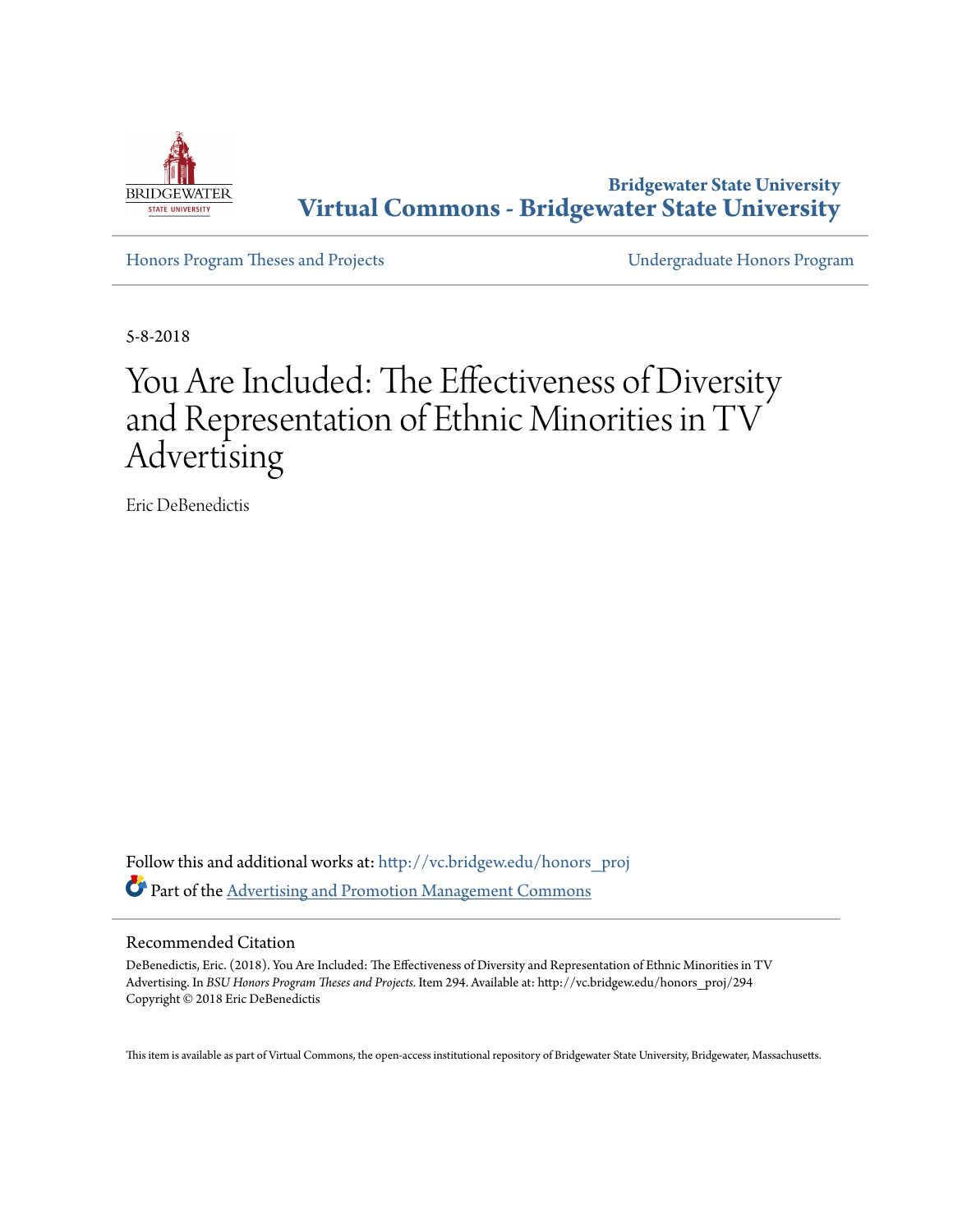You Are Included: The Effectiveness of Diversity and Representation of Ethnic Minorities in TV Advertising

Eric DeBenedictis

Submitted in Partial Completion of the Requirements for Commonwealth Honors in Management

Bridgewater State University

May 8, 2018

Dr. Stephanie Jacobsen, Thesis Director Dr. Adriana Boveda-Lambie, Committee Member Dr. Jakari Griffith, Committee Member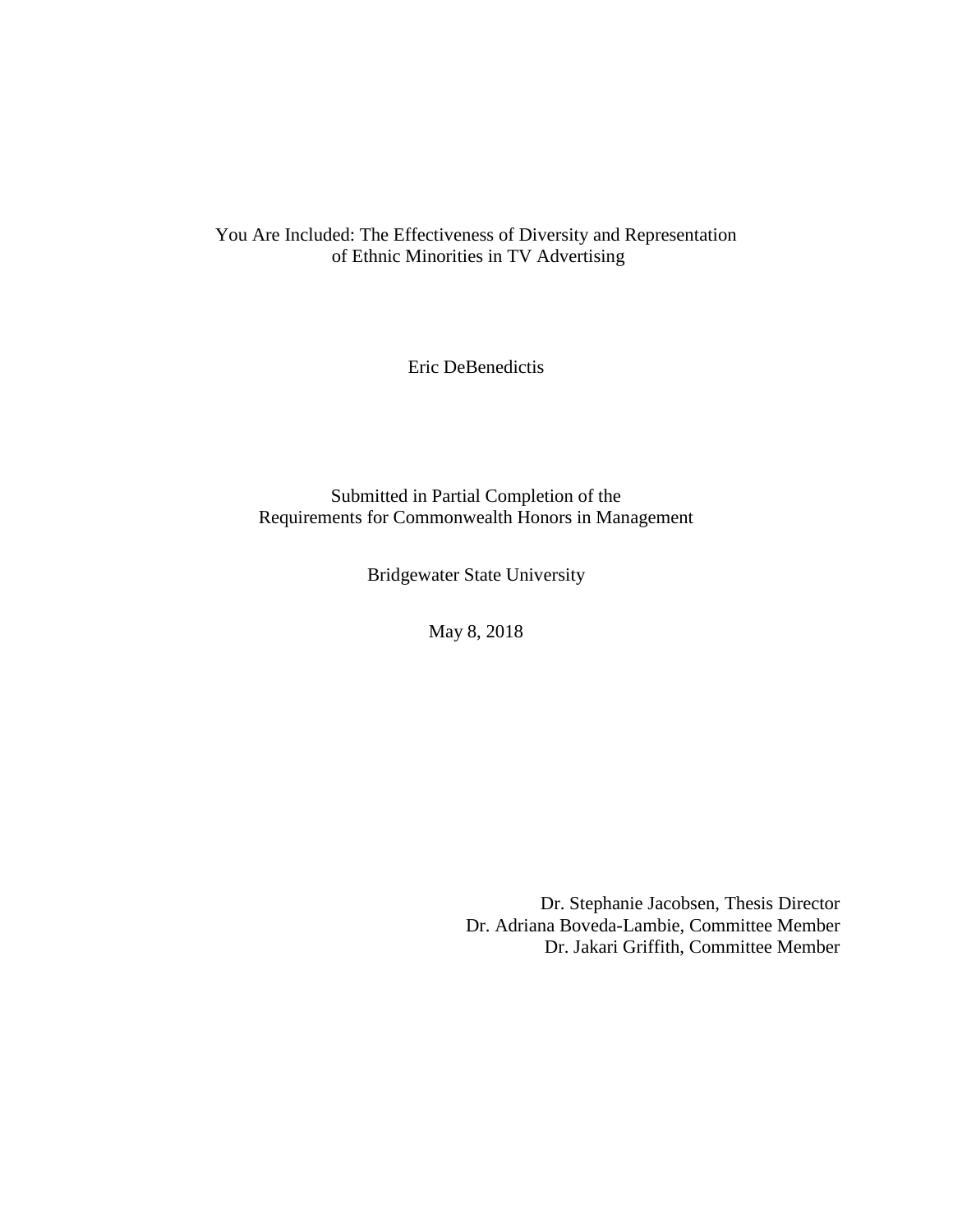# **TABLE OF CONTENTS**

| <b>ACKNOWLEDGEMENTS</b>                         | 3              |
|-------------------------------------------------|----------------|
| <b>ABSTRACT</b>                                 | $\overline{4}$ |
| <b>INTRODUCTION</b>                             | $\overline{4}$ |
| <b>LITERATURE REVIEW AND HYPOTHESES</b>         | 6              |
| <b>Ethnic Identification</b>                    | 6              |
| <b>Hypotheses Development</b>                   | 8              |
| <b>METHODOLOGY</b>                              | 10             |
| Pre-Test                                        | 10             |
| <b>Pre-Test Results</b>                         | 10             |
| <b>Measures</b>                                 | 12             |
| <b>Manipulation Check</b>                       | 12             |
| <b>Attention Check</b>                          | 12             |
| <b>Attitudes</b>                                | 12             |
| <b>Ethnic Identification</b>                    | 13             |
| Procedure                                       | 14             |
| <b>RESULTS</b>                                  | 16             |
| Participants                                    | 16             |
| <b>Attitudes</b>                                | 16             |
| Identification                                  | 19             |
| Ethnic Identification and Behavioral Intentions | 21             |
| DISCUSSION, LIMITATIONS AND FUTURE RESEARCH     | 24             |
| <b>REFERENCES</b>                               | 26             |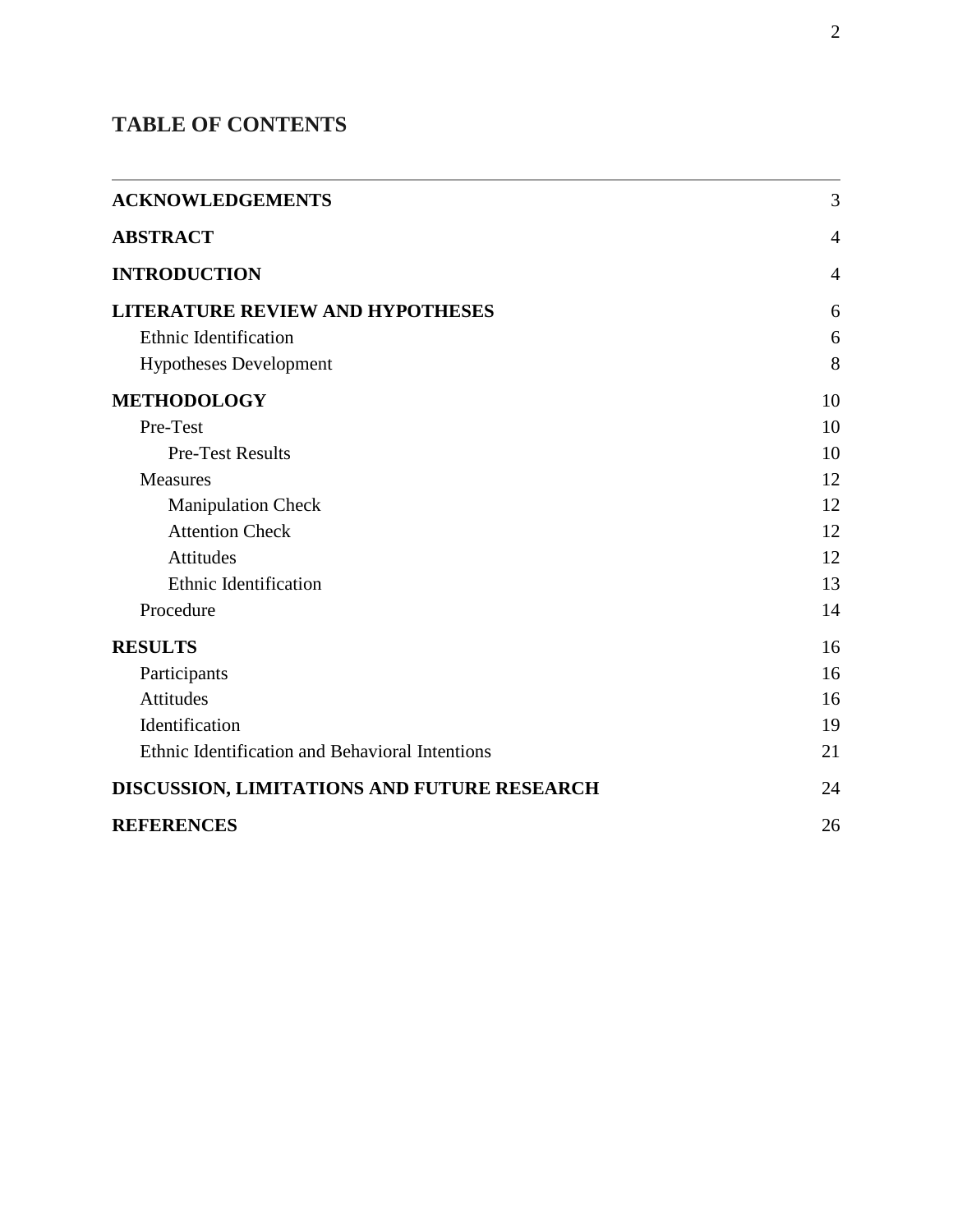# **ACKNOWLEDGEMENTS**

<span id="page-3-0"></span>I would like to thank Dr. Stephanie Jacobsen for walking me through the research process, and agreeing to mentor my honors thesis. As a new professor at Bridgewater State University, this is her first time mentoring an honors thesis, and I know she will be an excellent mentor to future honors students in the management department. At times, my topic seemed too broad or too narrow, but Dr. Jacobsen kept me focused by contributing ideas, forcing me to make decisions, and sharing her marketing research expertise. I appreciate the time she took to meet with me each week to keep me on track to complete the study.

I would also like to give a special thanks to my former supervisor at the Honors Center, Ms. Amy Couto for fostering my growth as an honors student. When working for the honors marketing team, Amy pushed me to develop my marketing skills, and asked thought-provoking questions. During my first semester as a Communications Assistant, I created a campaign called "Humans of Honors." Amy noticed that most of the students I was featuring on our social media were white women - the dominant demographic for the program. Amy encouraged me to reach out and feature more diverse students. At first, I was uncomfortable with the idea of intentionally finding and featuring students of color, but after investigating underrepresented groups in the program, I realized how I could use my role to provide a voice to these underrepresented groups, and increase their involvement in the program. It was this realization that guided my work with the Honors Program for semesters to come, and made me interested in the topic of diversity, which became my honors thesis.

Thank you to the Honors Program, the Center for Transformative Learning, and the faculty and staff of Bridgewater State University for providing me with outstanding support and numerous opportunities to learn, explore, and achieve. I will be forever grateful for everything this university has given me.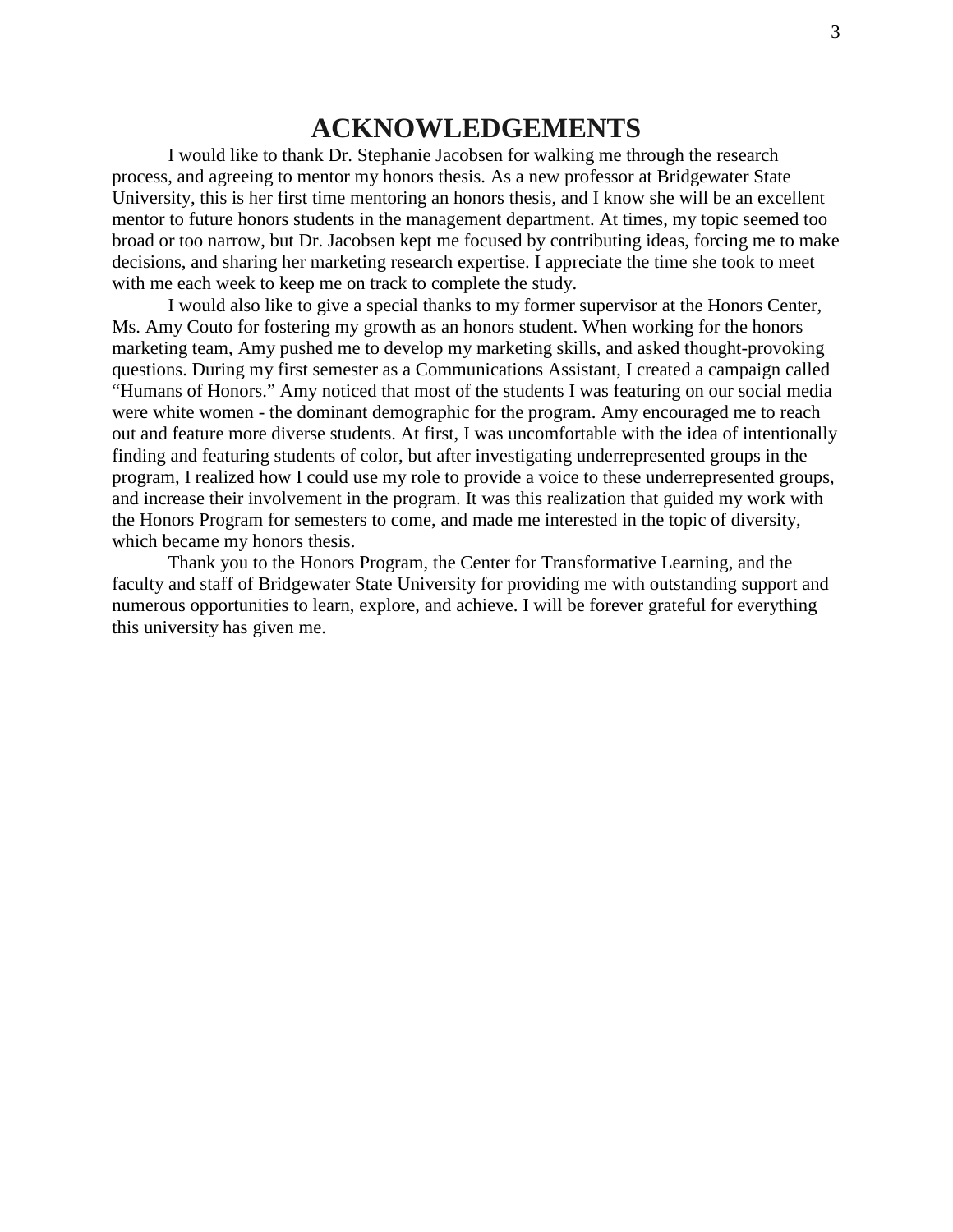# YOU ARE INCLUDED: THE EFFECTIVENESS OF DIVERSITY AND REPRESENTATION OF ETHNIC MINORITIES IN TV ADVERTISING

# STEPHANIE JACOBSEN AND ERIC DEBENEDICTIS

*Bridgewater State University*

# <span id="page-4-0"></span>**ABSTRACT**

While ethnic diversity in advertising has long been studied, researchers have found conflicting results when studying the attitudes of consumers towards multi-ethnic representation in ads. The purpose of this study is to investigate the effects of using an ethnically diverse or ethnically-specific cast in television advertisements in order to target ethnic minorities. This study seeks to determine if an actor's ethnicity influences the viewer's identification with the ad, depending on the viewer's strength of identification with their ethnic group. Findings demonstrate that people who identify more with their ethnic group tend to identify more with ads that feature a member of their ethnic group. Further, higher identification with an ad correlates with higher behavioral and purchase intent, as well as more positive attitudes towards the advertisement and the brand.

# <span id="page-4-1"></span>**INTRODUCTION**

Multi-ethnic markets in the United States present advertisers with the strategic challenge of reaching diverse audiences. Often times, advertisers will approach this challenge through representing their target demographic in ads in hopes that they will identify stronger with the source and perceive them as more similar (Whittler, 1989). Recent research in the United Kingdom by Lloyds Banking Group found that consumers feel "more favorable towards a brand that reflects diversity in advertisements" and even "expect advertisers to represent diverse aspects of society" (Rogers, 2016). However, many brands fall short of featuring minorities in ads with consistency and accuracy. An industry significantly lacking in diversity within its own workforce, advertisers may be concerned that the portrayal of minorities in ads could be perceived as inauthentic or tokenistic and offensive, doing more harm than good (Rogers, 2016).

Researchers have found conflicting results about attitudes towards ethnically-specific portrayals in ads. Most studies show that Caucasian Americans have a slight, but insignificant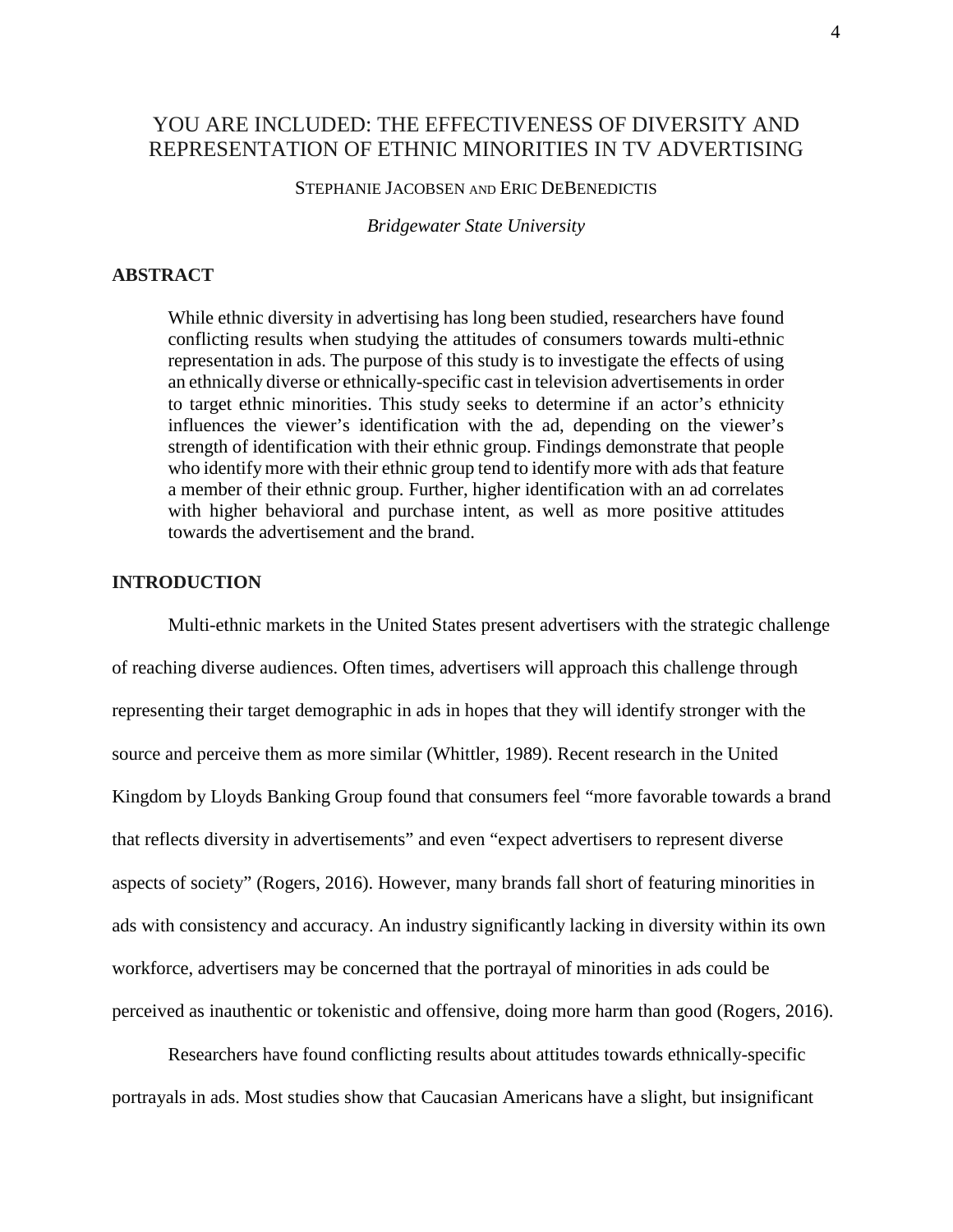affinity towards Caucasian actors or models, and African Americans have a stronger affinity towards African American actors or models; perceiving them as more similar, better recalling ads, and showing increased purchase intentions (Whittler, 1989). Alternatively, one study by Lee, Edwards, and Ferle (2014) found implicit in-group biases in a time-constrained condition: "African American participants reported more positive attitudes towards ads with Caucasian American models than African American models." In a time-unconstrained condition, the same study revealed a dissonance with those biases, finding that both Caucasian and African American participants were indifferent to ethnicity, demonstrating a clear difficulty for researchers in understanding how diverse advertisements are really being perceived.

This research aims to more definitively find advertising inclusion preferences by evaluating attitudes and purchase intentions for ethnic minorities when comparing ads which represent a participant's own ethnicity, other ethnicity, or multiple ethnicities. These results contribute conceptually to the diversity in advertising literature as well as the ethnic identification literature by demonstrating a link between consumer identification with their ethnic group and overall attitude towards the advertisement. These results will also guide practitioners by providing the advertising industry with guidance in authentically targeting and including ethnic minorities in ad campaigns. The end goal is to provide more guidance for advertisers to target multi-ethnic markets while being sensitive to the diverse needs and perceptions of Americans.

First, this study begins with a review of the ethnic identification literature, as well as source similarity, and motivation as part of the hypotheses development. Next, the methodology and procedures for the pre-test and study are explained. The data analysis, results and discussion are then followed by limitations, areas for future research and conclusions.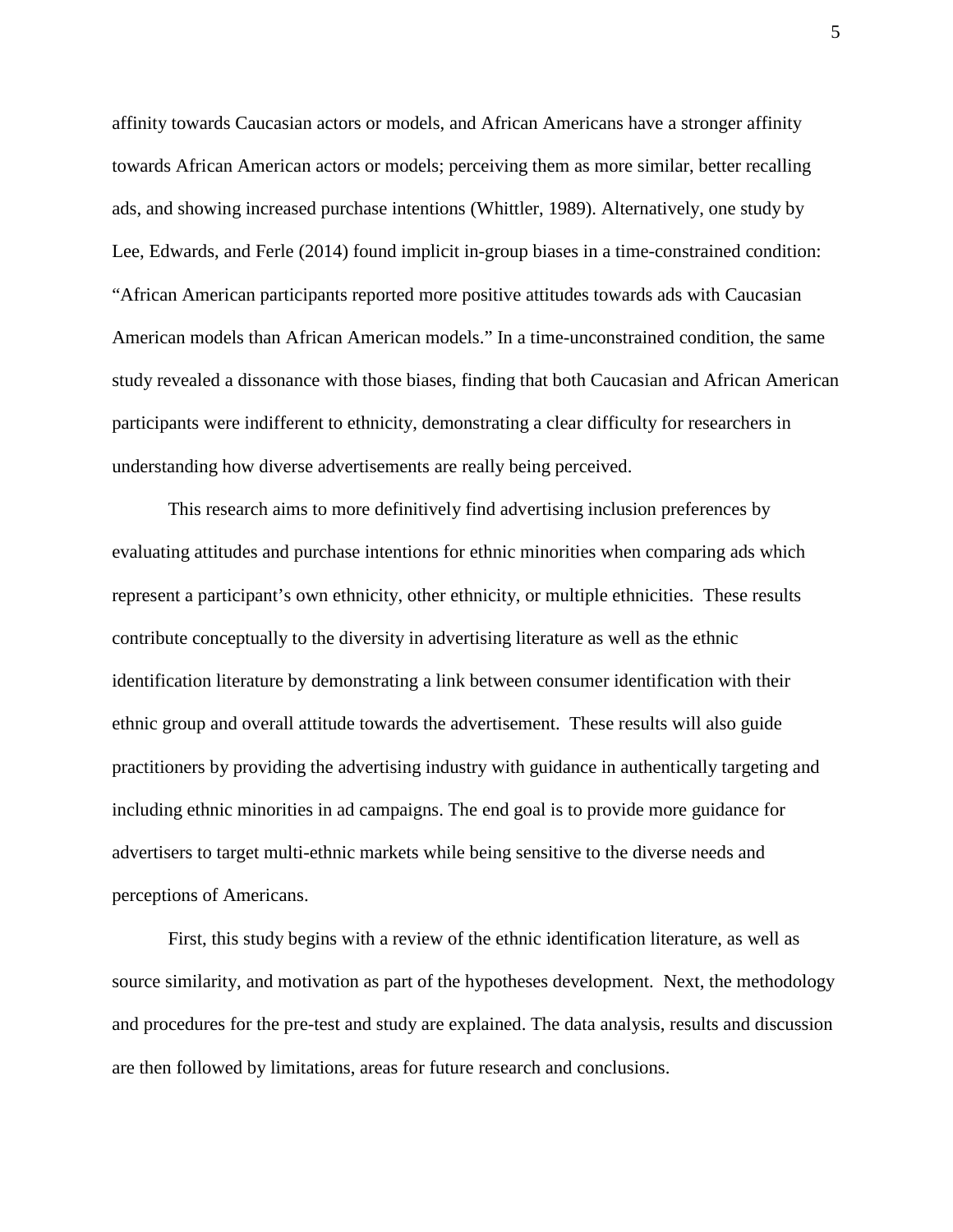#### <span id="page-6-0"></span>**LITERATURE REVIEW AND HYPOTHESES**

#### <span id="page-6-1"></span>**Ethnic Identification**

To some, ethnicity is not as static and objective as one's heritage or appearance. According to a review on ethnic identity (Minor-Cooley and Brice, 2007), researchers suggest that individuals have varying levels of identification with their ethnic group, "based on their feelings of belongingness, how one feels in a particular situation, and one's thinking and behaviors based on that group membership" (Hirschman, 1981; Minor, 1992; Rossiter and Chan, 1998; Rotheram and Phinney, 1987; Stayman and Dephande, 1989). The strength of one's ethnic identification is important because it demonstrates an emotional connection with the ethnic group (Deshpandé and Stayman 1994; Broderick et al. 2011a; Kipnis et al. 2013). According to Zú ñiga and Torres (2017) "the stronger an individual's ethnic identification, the stronger the individual's sense of belonging and loyalty toward that ethnic group" (Demangeot et al. 2013; Zú ñiga and Torres 2016a, 2016b). How strongly affiliated someone feels with their ethnic group impacts their overall purchasing behavior as well as evaluative judgements of advertisements (Deshpandé , Hoyer, and Donthu 1986; Zú ñiga 2015; Broderick et al. 2011b).

As strength of ethnic identification can impact consumer behavior, there are many other important factors related to ethnicity that can impact overall evaluations and purchase likelihood. Because of this, researchers have frequently found disagreement in terms of how to best appeal to diverse ethnic groups using advertising. For instance: research by Cooley, Brice, Becerra, and Chappa (2015) finds that the influence of cosmopolitanism or the "acceptance of other cultures, customs, and preferences in deference to one's own" may make ethnic-specific advertising less of a necessity in diverse markets. The findings suggested the use of standardized multi-ethnic ads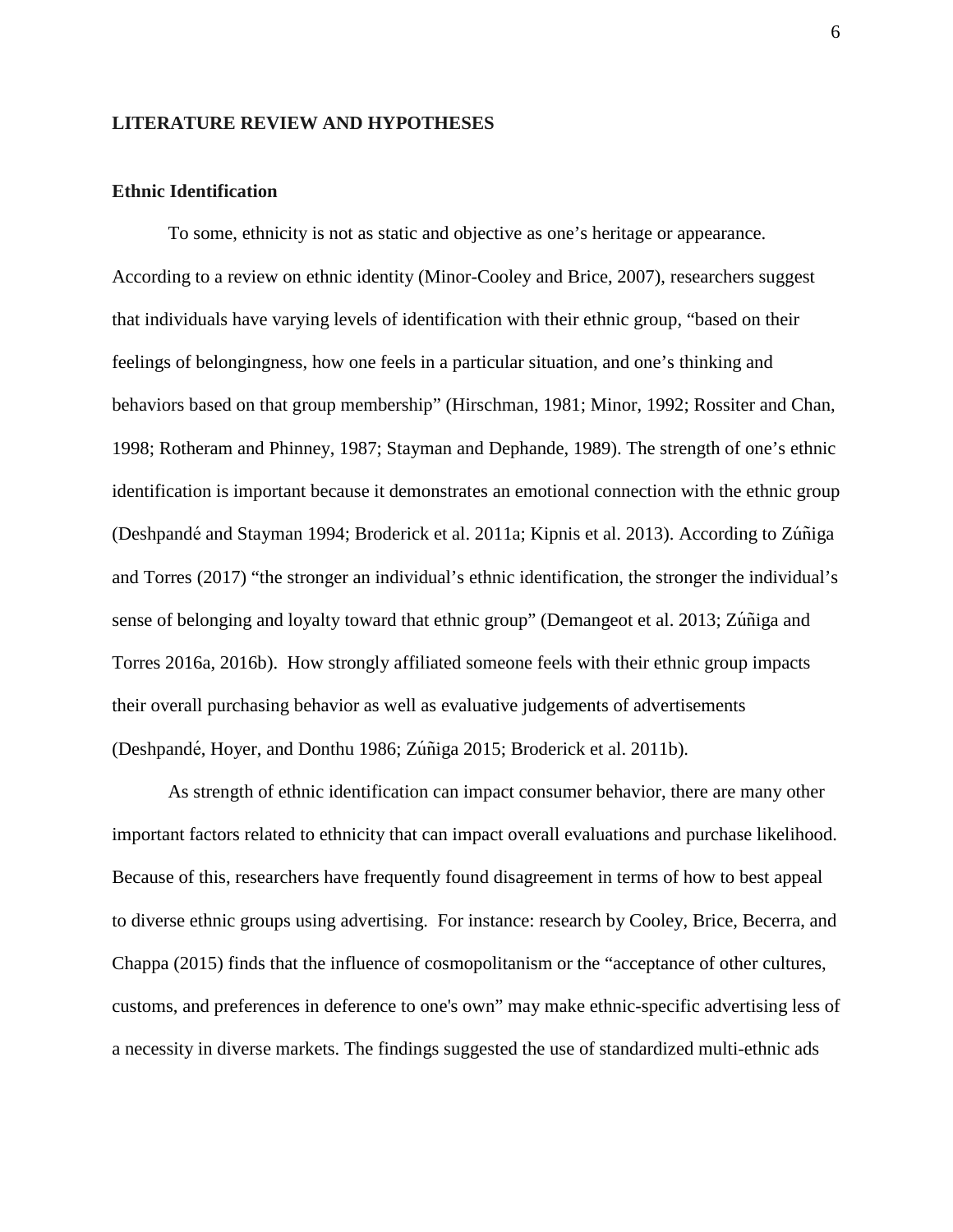for targeting cosmopolitan markets which desire diversity, and ethnic-specific ads can be used in communities that are less diverse or ethnically dissimilar.

Lee, Edwards, and Ferle (2015) also argue that "society's growing tolerance and embracing nature of diversity would indicate that racial differences today may be less of a consideration in evaluating ads, particularly for younger audiences." However, other research suggests that the representation of racial or ethnic differences in advertising is increasingly important to younger audiences (Cooley, et. al, 2015). According to distinctiveness theory, one's environment can also affect how they identify with certain traits. For example, if someone is an ethnic minority, then their ethnicity is a distinctive trait. Therefore, they may have a stronger level of identification with their ethnicity than someone who belongs to the ethnic majority (Grier and Deshpande, 2001).

Content of the ad can impact minority ethnic groups differently. For instance, Rößner, Kämmerer, and Eisend (2017) found that using humor when portraying ethnic minorities increased positive perceptions of advertisements and reduced views of stereotyping. Another study suggests that showing ethnic minorities in a variety of contexts should decrease stereotypes and increase the effectiveness of the advertisements (Taylor & Costello, 2017). Interestingly, Hazzouri, Main and Carvalho (2017) found that ethnic minorities react negatively towards advertisements that feature other ethnic minority groups. Due to the difficulty in determining exactly how to successfully advertise to ethnic minorities, this study aims to investigate how ethnic identification, identification with the advertisement and consumer perceptions of advertiser motivations can lead to positive behavioral intentions.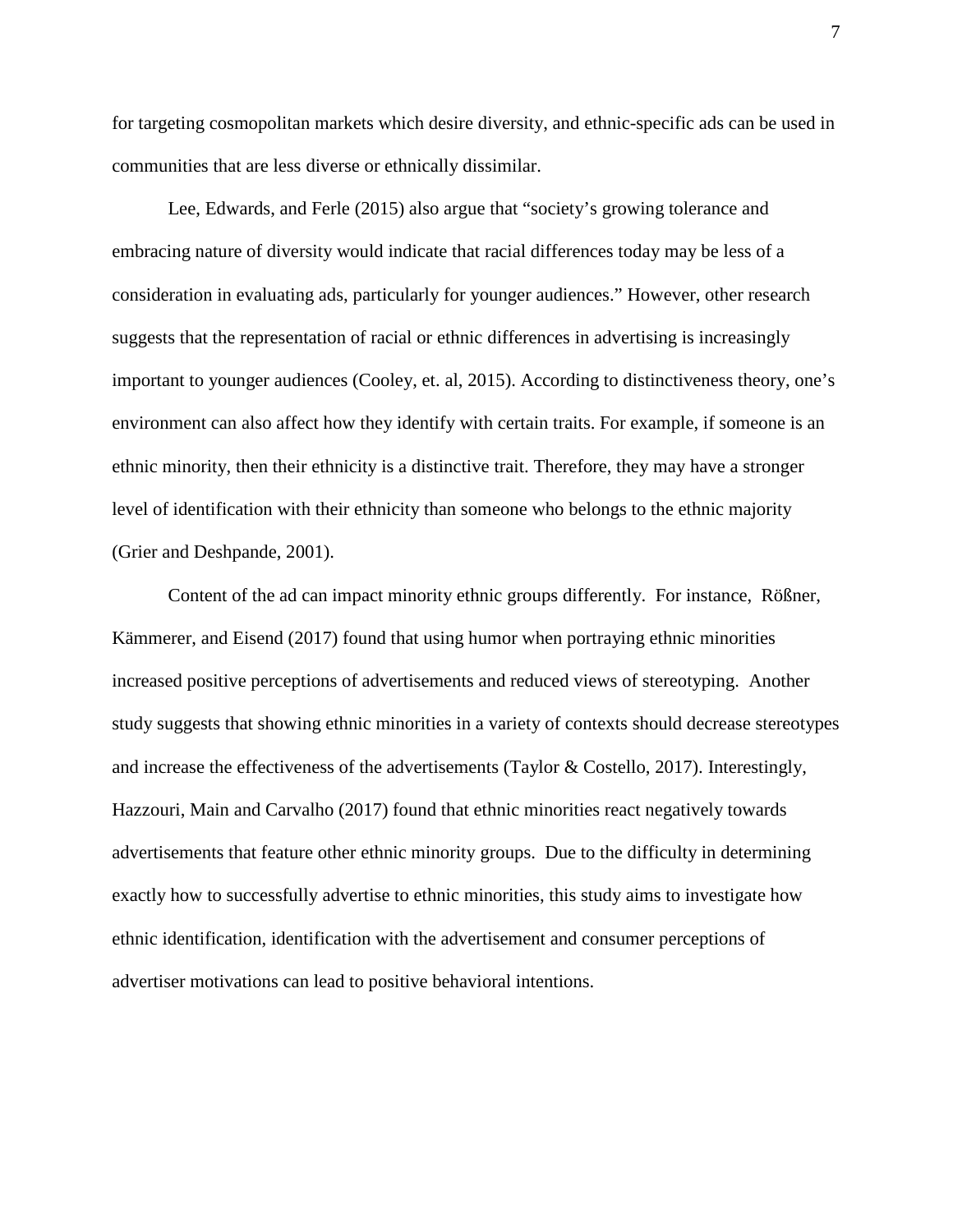#### <span id="page-8-0"></span>**Hypotheses Development**

In the United States, the ethnic majority is Caucasian, accounting for approximately 76.9% of the population. Hispanic Americans account for approximately 17.8% of the population, African Americans account for 13.3% of the population, and Asian Americans account for 5.7% (U.S. Census Bureau). Caucasian Americans make up the majority in the US, and research has shown that majority ethnic groups tend to not identify as strongly with their ethnicity as minority ethnic groups (Verkuyten, 2005):

**H1:** On average, Caucasian Americans will identify less with their ethnicity than minority groups of Hispanic, African, and Asian Americans.

A study by Johnson and Grier (2012) on race-stereotyping in advertising found that attitudes, ranging from amusement to anger, varied among viewers depending the strength of one's identification with the ethnic group being portrayed. Identifying with your ethnicity is important and can impact how consumers identify with the brand/ad itself. Consumers can identify with brands, or with brand advertisements, and this can lead to positive behavioral outcomes. Brands can positively benefit from and utilize consumer identification.Consumers who identify with an ad will be more fully committed and loyal to the brand, are more likely to repurchase from them, and generate more positive WOM (Tuskej, Golob & Podnar, 2011; Kim, Han and Park, 2001; Kuenzel & Vaux Halliday, 2008). Hong and Yang (2009) found that identification mediates the influence of organizational reputation on positive WOM. Keh and Xie (2009) found that identification influences commitment and willingness to pay a price premium. Therefore we expect: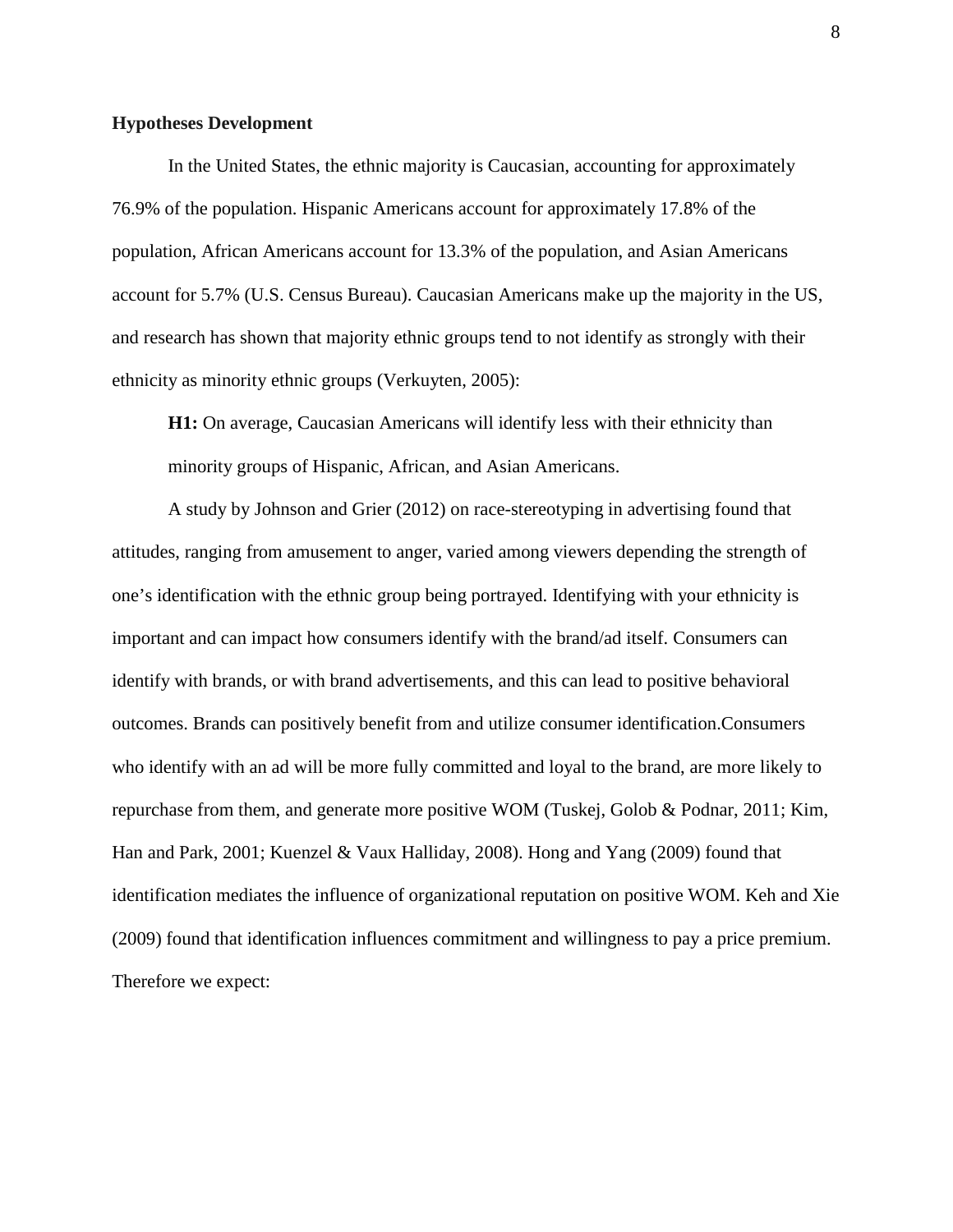**H2:** Participants who have a stronger level of identification with their ethnicity will have positive behavioral intentions after viewing ads that feature members of their ethnic group.

**H3:** Participants who have a stronger level of identification with their ethnicity will identify more with advertisements that feature members of their ethnic group

Additionally, due to the fact that minorities tend to respond negatively to advertisements featuring other ethnic groups (and not their own) we expect (Hazzouri et al., 2017):

**H4**: Minority groups will identify less with ads featuring ONLY other minority groups. Researchers in advertising and sales have examined the influence of a source's racial congruence on the receiver's purchase intent (e.g. Simpson et al., 2000; Whittler, 1989; Whittler & DiMeo, 1991; Kareklas & Polonsky, 2011), finding positive correlations. The present research seeks to expand on these findings in order to understand if identifying with the overall advertisement, based on the actors being a shared ethnicity, would lead to positive future behavioral intentions.

**H5:** Those who identify strongly with an ad will be more likely to have positive behavioral intentions than those who do not identify strongly with the ad.

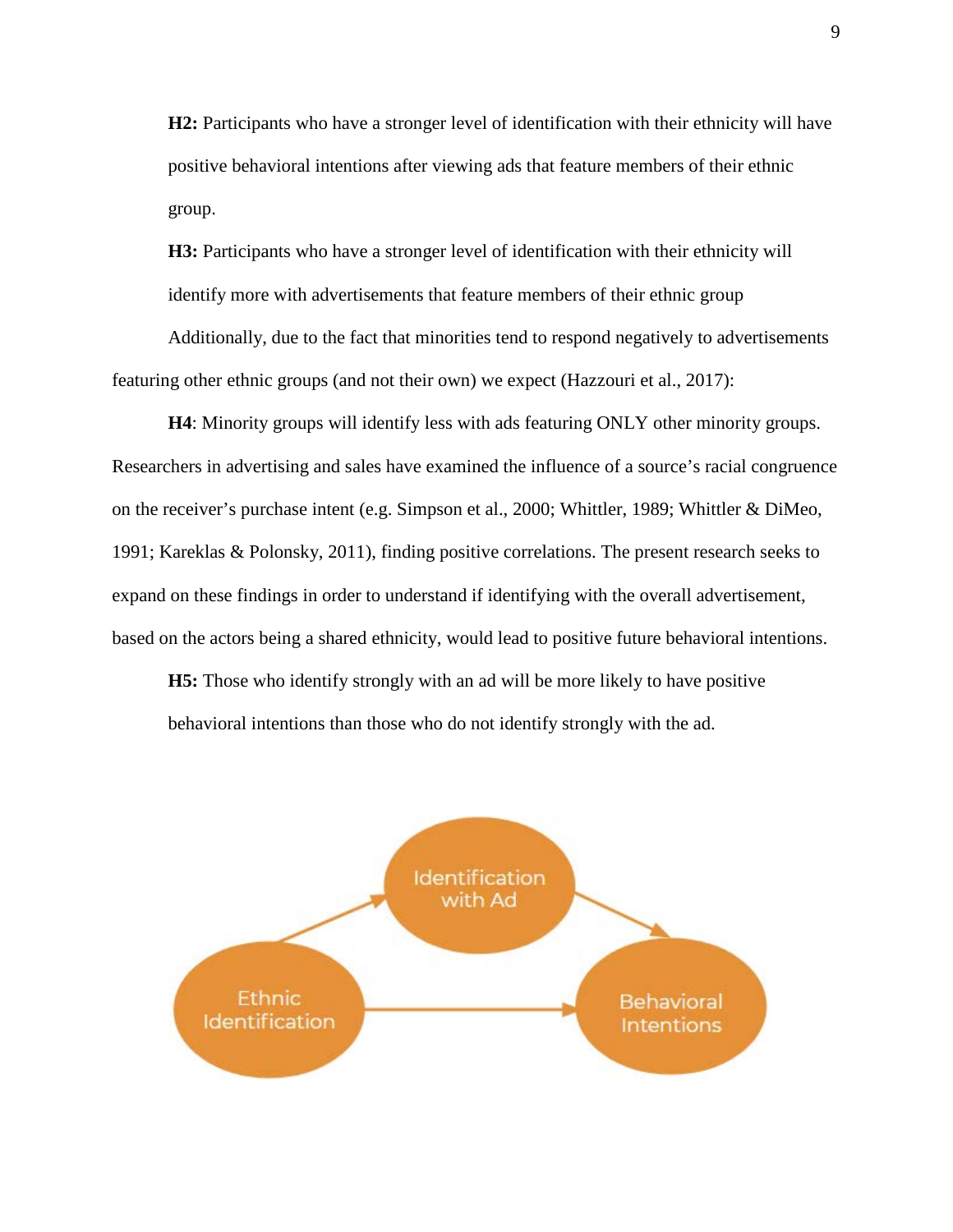#### <span id="page-10-0"></span>**METHODOLOGY**

The TV advertisements were sourced from TV ad analytics site iSpot.tv. Ads were chosen based upon several criteria to control for many differences that can exist in commercials (e.g., must be 30 seconds in length, prominently feature one ethnicity or multiple ethnicities for the diverse ad, must be from a mainstream brand, must have at least one male and one female actor, and must be positively received. The tone of the ads were either fun and positive or sentimental and sweet.)

#### <span id="page-10-1"></span>**Pre-Test**

A pre-test was conducted to ensure that none of the ads created polarizing attitudes and that ethnicities were perceived as intended. The pre-test was given to 46 students at a large public university in the northeast in exchange for course extra credit. Participants were shown advertisements that feature actors from one of the following ethnic groups: Caucasian, Hispanic, Asian, and African American and one advertisement with a diverse cast, in order to understand attitudes and purchase intentions. Each participant only saw 3 of the 5 ads to control for viewer fatigue. Participants were asked their ethnicity, overall rating of the advertisements, the predominant ethnic group in each ad, as well as how strongly they identify with any of the actors in the ads.

## <span id="page-10-2"></span>*Pre-Test Results*

Every target ethnicity was present in the study, with the majority 66.67% identifying as Caucasian. About 14.58% identified as African American, 6.25% identified as Asian, 6.25% identified as Hispanic, and 6.25% identified as Other. To test if any of the advertisements created polarizing attitudes, we asked participants to rate each advertisement on a five-point likert scale (1 = very positive,  $5$  = very negative). There was no significant difference between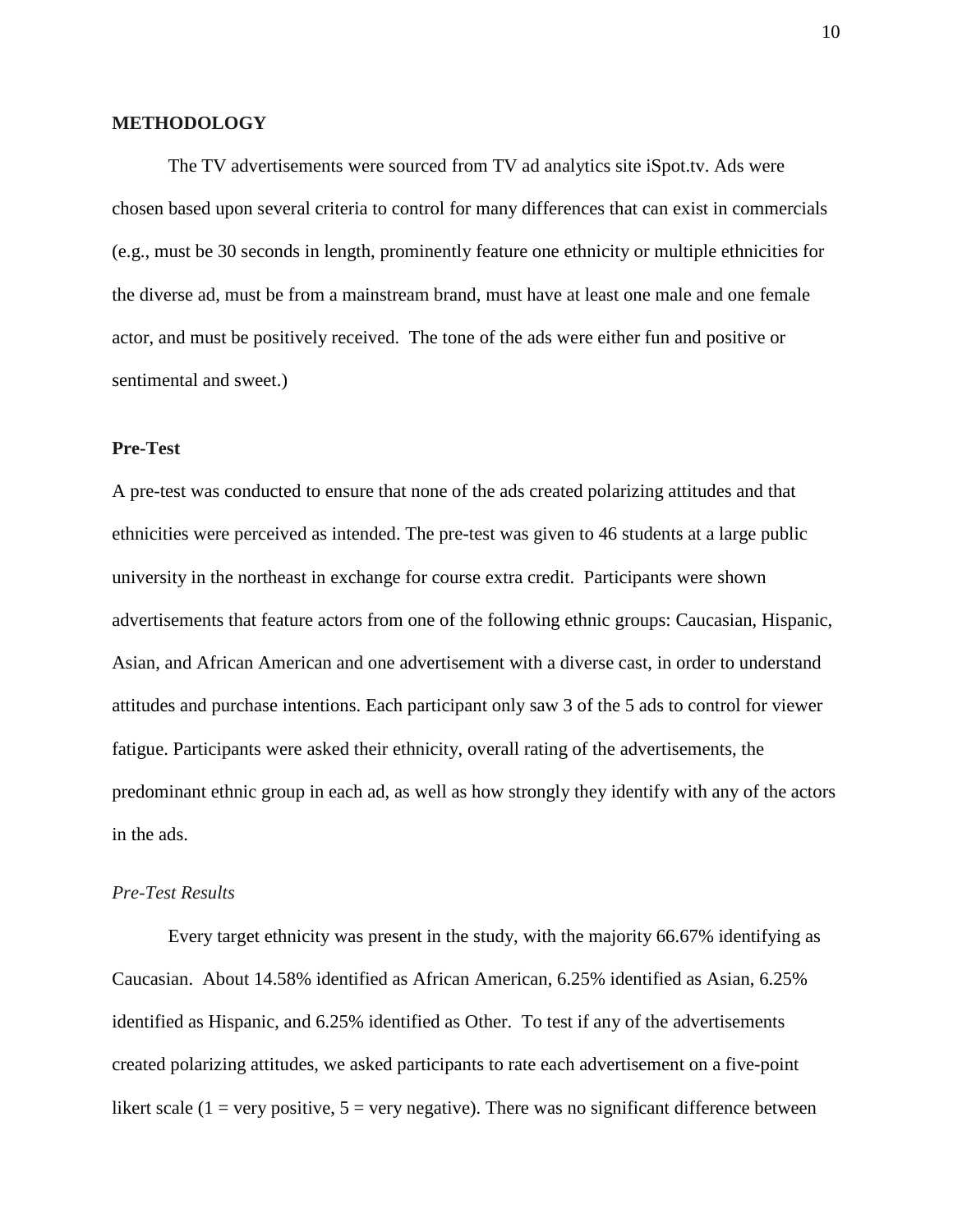the attitudes towards any of the ads  $(p>0.692)$  with the exception of the fourth advertisement which was significant  $(F(4)=.564, p=.039)$ . However, when a test of homogeneity of variances was run on the data, that advertisement was the only one that was significant ( $p=40$ ), thus the uneven group sizes may have caused this result.

Next, we tested whether participants could correctly identify the ethnicity of the actors in the ads. Ad 1 only had African American actors, which was correctly identified by 96% of participants. Ad 3 only had an Asian American cast, which was correctly identified by 92% of participants. Ad 4 only had a Caucasian cast, which was correctly identified by 100% of participants. Ad 5 only had a Hispanic cast, but the results were mixed; 40% of participants thought Asian actors were present in the ad, 12% thought African American actors were present, 68% thought Caucasian actors were present, and 72% correctly identified Hispanics as present in the ad. All participants were also asked to rate the diversity of the advertisements on a five-point semantic scale of Diverse to Not Diverse. Ad 2, which featured a diverse cast, was rated as diverse by 80% of participants.

Participants were asked to identify the intended audience for each ad. The majority of participants (85.6%) responded that each ad was intended for "Any audience" rather than for just one ethnicity. Participants were also asked if they felt the advertisement was intended for people like them, if the actors were an authentic representation of the target market and if they felt the ad represented them, and of they identified with anyone in the ad. Despite recognizing that the advertisements utilized actors from different ethnic groups, there was not a significant difference between the ethnicity of the participants and their level of identification with any of the ads (ad 1: p>.183, ad 2:p>.530, ad 3:p>.264, ad 4:p>.495, ad 5:p>.403).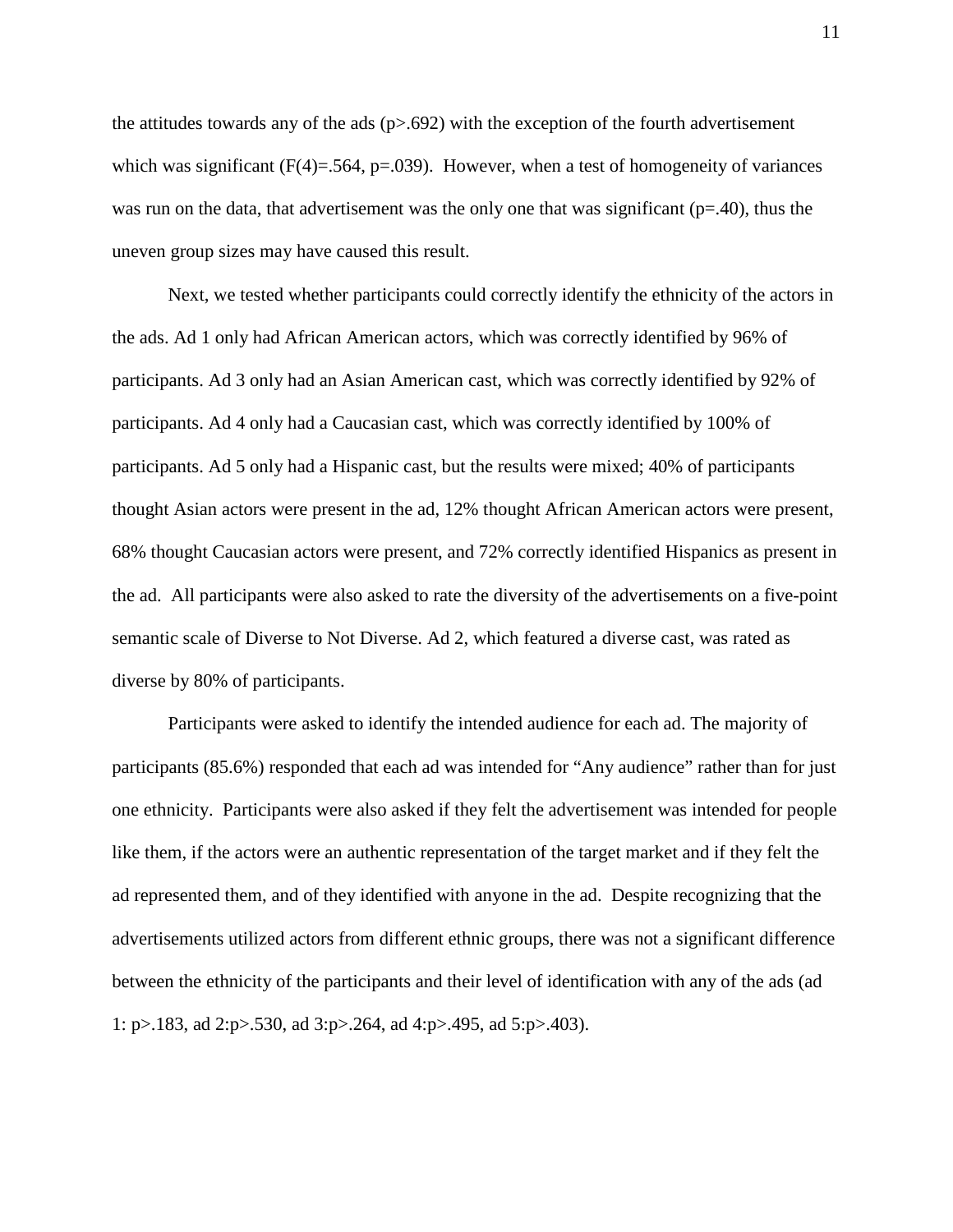These results indicate that the advertisements did not create polarizing attitudes, and did not create significant identification with any particular ethnicity, while still allowing for participants to correctly identify the primary ethnicity, with the exception of the latino ad. Based on these results, 3 other latino commercials were pretested by a different group of students from the same university. The 25 participants were able to correctly identify the latino actors (85%) for one of the advertisements, while still not having a significantly different overall assessment of the ad, or a significant identification with it. Therefore, this ad was used for the main study.

#### <span id="page-12-0"></span>**Measures**

#### <span id="page-12-1"></span>*Manipulation Check*

Participants were asked what ethnicity was featured most in the advertisement to ensure each ad was viewed as either diverse or only featuring one particular ethnicity. They also rated the diversity of the ad on a scale from diverse to not diverse.

#### <span id="page-12-2"></span>*Attention Check*

For pages showing the selected advertisements, participants were not allowed to move onto the next page of the survey until 30 seconds (the time of each ad) has passed to ensure each participant has viewed the selected advertisement.

# <span id="page-12-3"></span>*Attitudes*

At the beginning of the study, participants rated each of the brands on a five-point likert scale (1 = very negative,  $5$  = very positive) to measure whether an ad had an effect on the viewer's attitude or if an attitude was pre-existing. After each ad was shown, participants rated their feelings toward the advertisement and their feelings toward the brand.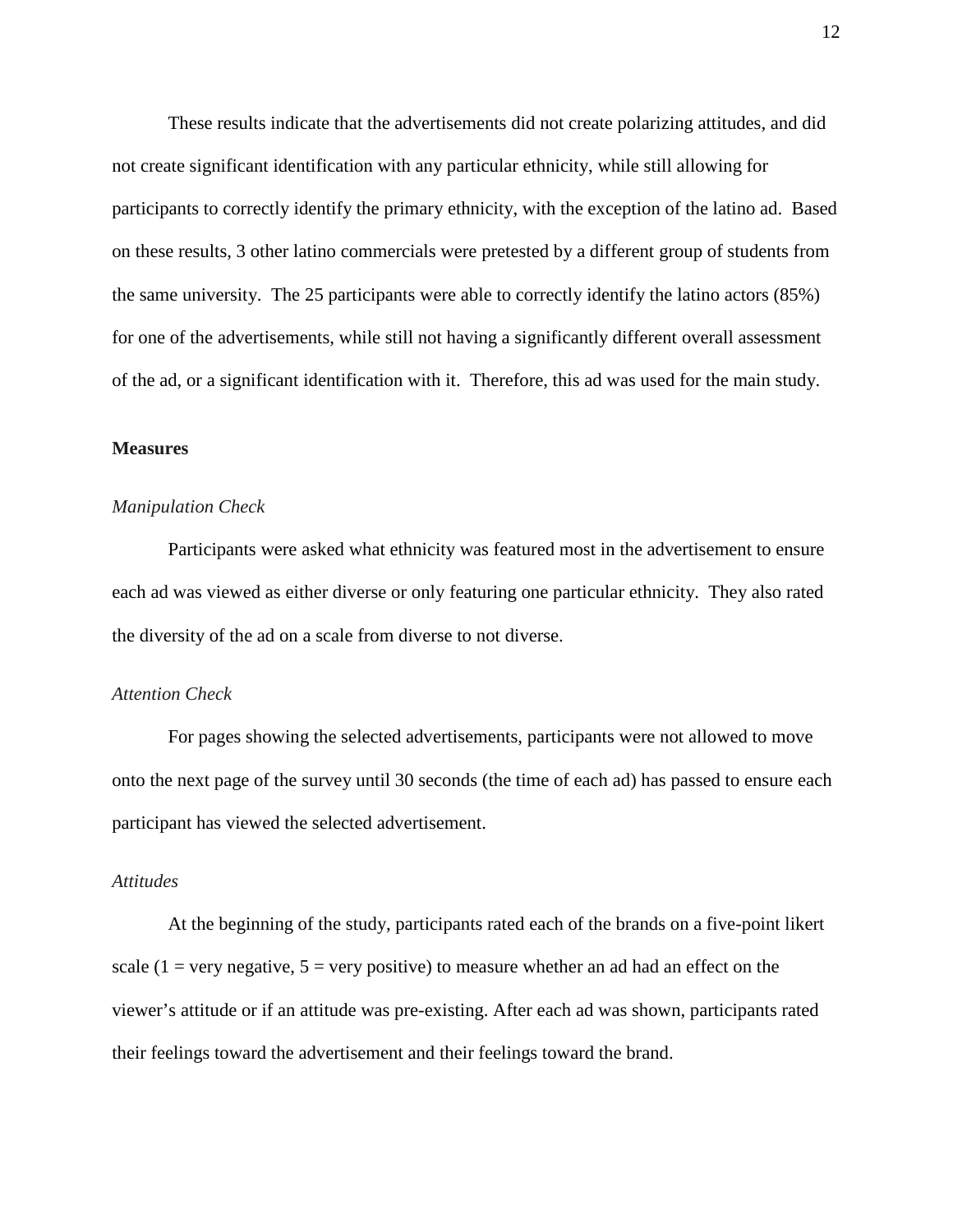#### *Behavioral and Purchase Intent*

An additional three item, four-point likert scale  $(1 =$  strongly disagree,  $4 =$  strongly agree) asked about behavioral intent (i.e., "I would like to try the brand advertised," "I would like to learn more about the brand advertised," and "I would likely buy from the brand advertised").

#### *Identification with the Advertisement*

A four item, four-point likert scale  $(1 =$  strongly disagree,  $4 =$  strongly agree) asked about the participant's level of identification with the advertisement with items adopted from Cooley et al. (2015) and asked about the targeting of the ad (i.e., "I feel the advertisement was intended for people like me") (Johnson & Grier, 2012), authenticity of the actors (i.e., "The actors in the ad are an authentic representation of the target market"), homophily (i.e., "I identify with one or more of the actors in the ad"), and whether the participant felt represented in the ad (i.e., "I feel I am represented in the ad").

#### <span id="page-13-0"></span>*Ethnic Identification*

A nine item, four-point likert scale  $(1 =$  strongly disagree,  $4 =$  strongly agree), was adopted from Phinney's (1992) multigroup ethnic identity measure (MEIM) in order to measure the participant's strength of ethnic identification. Two additional items ask about the participant's attitude towards their ethnic group's representation in advertising and media (i.e., "I have a more positive attitude towards brands that feature members of my ethnic group in its advertisements" and "Seeing my race/ethnicity represented in media is important to me"). *Open Response*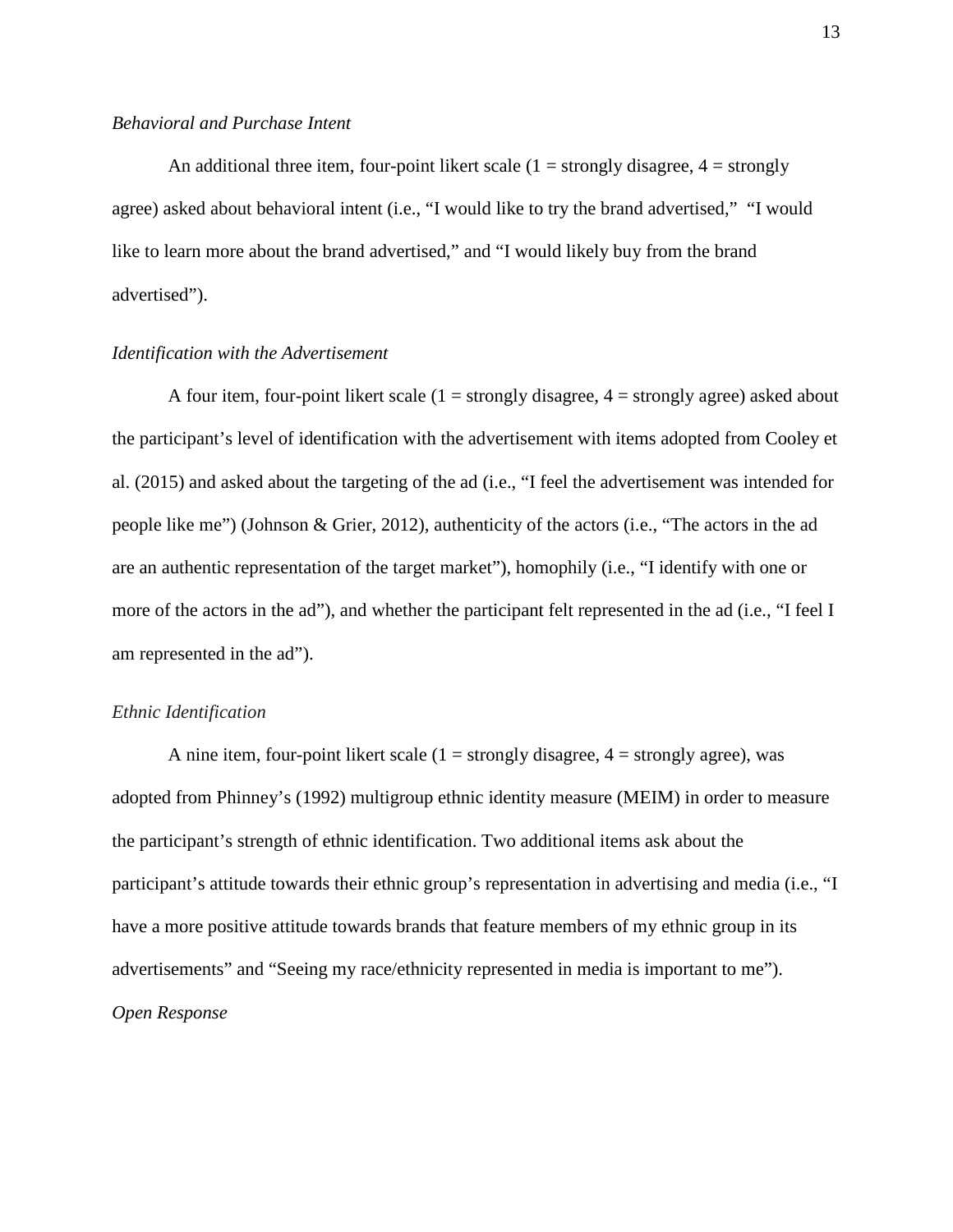Several open response questions were included in order to understand thought processes. Questions included perception of advertiser motivations for the advertisements, and what about the advertisement participants most identified with.

# <span id="page-14-0"></span>**Procedure**

This study utilized advertisements that feature actors from one of the following ethnic groups: Caucasian, Hispanic, Asian, and African American. Additionally, there was an advertisement with a diverse cast which featured all four ethnicities. Participants were instructed to watch a series of television advertisements. There were 5 advertisements in total and each participant watched 3, displayed in random order, for a total of at least 150 viewers of each ad. All ads were 30 seconds in length to ensure standardization and each participant will only be expected to view 3 ads for a total of 1.5 minutes of viewing time in order to avoid viewing fatigue.



**Figure 1 -** Screenshot of Ad 1: Caramel M&M's "Sticky & Square" (2017). Features an African American girl and African American man.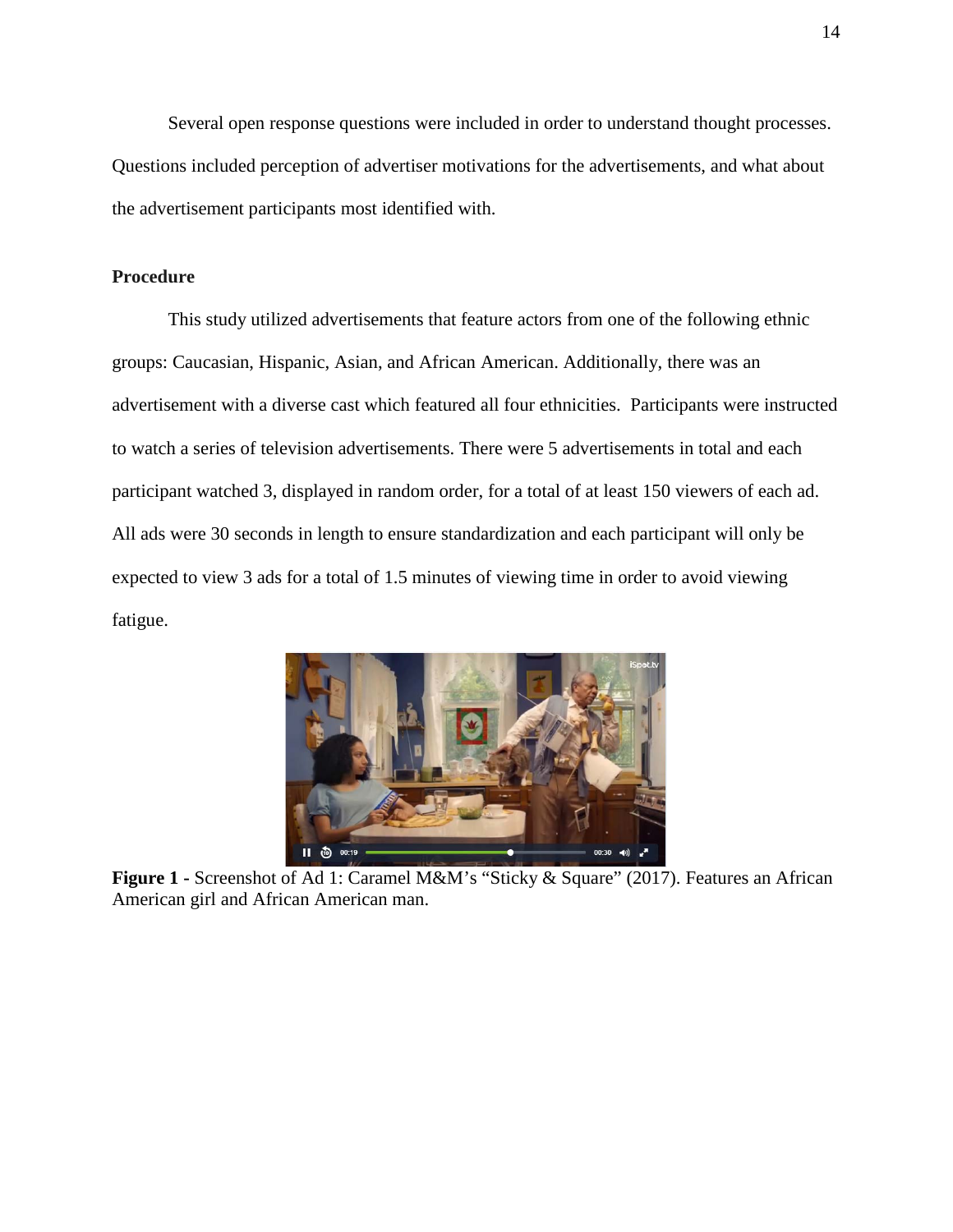

**Figure 2 -** Screenshot of Ad 2: General Mills "Genuine" (2017). Features a diverse cast in a montage.



**Figure 3 -** Screenshot of Ad 3: Amazon Prime "Lion" (2016). Features a young Asian couple, a baby, and their dog.



**Figure 4 -** Screenshot of Ad 4: State Farm "Never" (2014). Features a young Caucasian couple.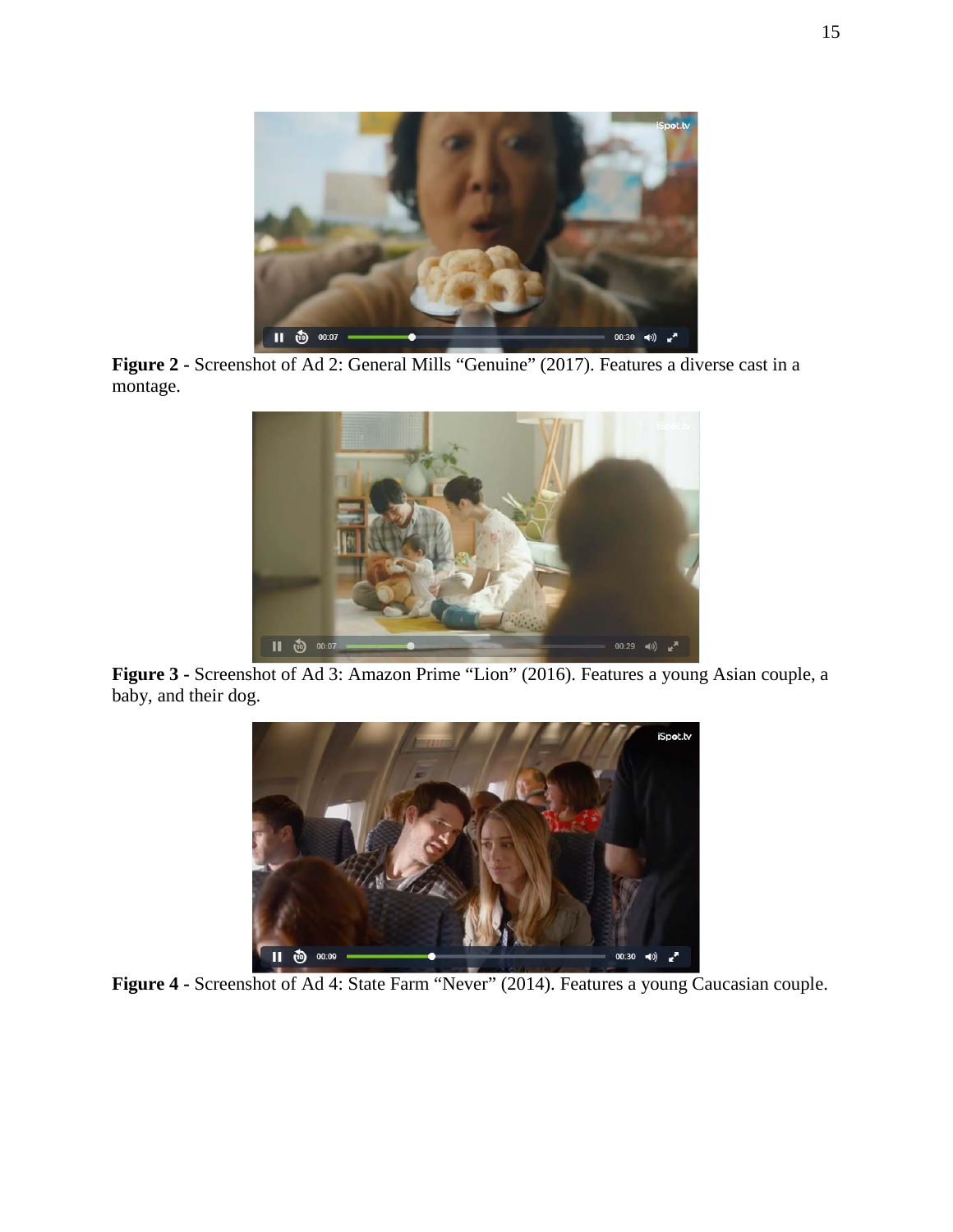

**Figure 5 -** Screenshot of Ad 5: Head & Shoulders "Mom Knows Best" (2015). Features a young Hispanic man and his mother, played by actress Sofia Vergara.

#### <span id="page-16-0"></span>**RESULTS**

#### <span id="page-16-1"></span>**Participants**

The survey was distributed through Amazon Mechanical Turk and received 439 total responses, 307 of which were approved and compensated for their time. Twenty-one responses were removed for various reasons, including rushing the survey and providing answers that demonstrated a lack of attention, leaving 286 qualified participants.

A quota was set for the study in order to get a fairly equal number of participants for each ethnicity in the study. Out of the 286 participants, 64 (22%) were Asian, 71 (25%) were African American, 63 (22%) were Hispanic, 71 (25%) were Caucasian, and 17 (6%) were another ethnicity. There were slightly more male participants (57%), and participants ranged from 18-65 years old.

#### <span id="page-16-2"></span>**Attitudes**

While identification with an advertisement and ethnicity were strongly correlated, attitudes towards the ad and the brand showed less correlation. Ad 5 was the least popular among participants, with the exception of Hispanic American participants, and had the most variation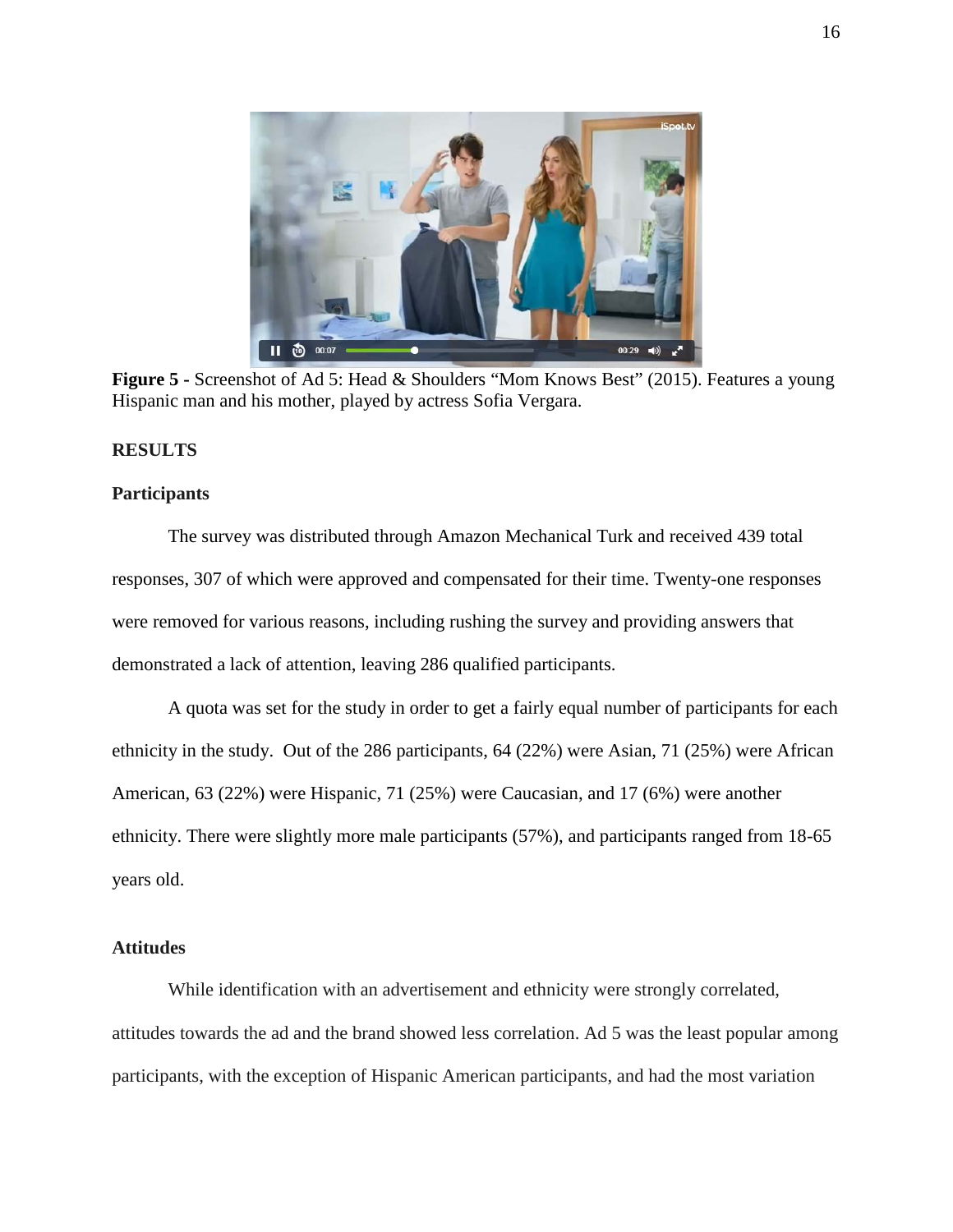between ad and brand attitudes. Ad 3 for Amazon Prime was the most popular for all groups, which may have been due to the product. Caucasian Americans also responded more favorably to the Ad 4 in comparison to other groups.



Figure 6 - Ad attitudes (left) and brand attitudes (right) for each advertisement, grouped by ethnicity.

In response to the statement "Seeing my race/ethnicity represented in media is important to me," minority participants mostly agreed, averaging at 2.0, while Caucasian participants disagreed, averaging at 3.0. A similar statement regarding the study's topic, "I have a more positive attitude towards brands that feature members of my ethnic group in its advertisements," followed the same trend.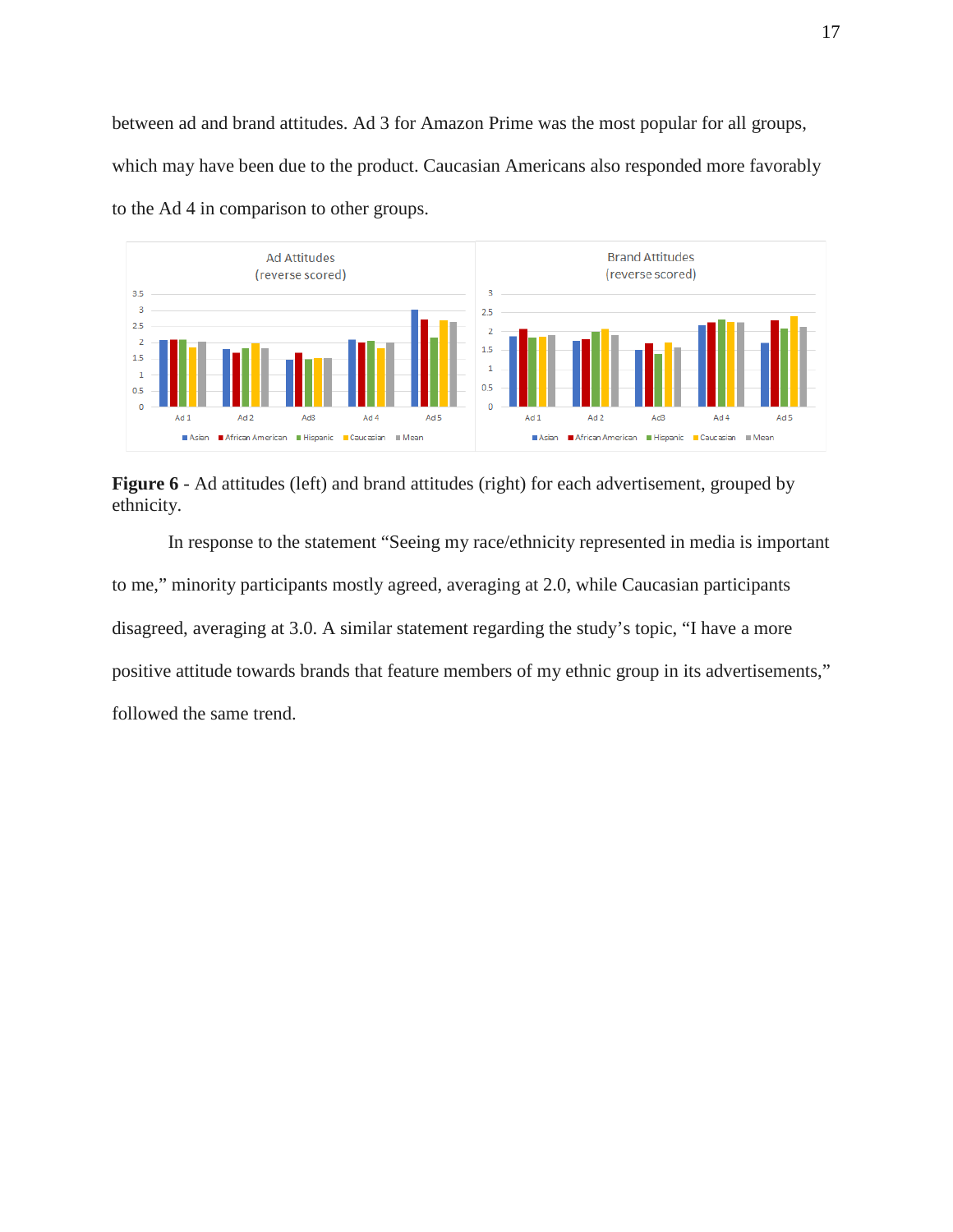

**Figure 7** - Box plot showing the average and range of responses to "Seeing my race/ethnicity represented in media is important to me," grouped by ethnicity. This statement, which mostly pertains to the topic at hand, is included in the strength of identification measure.

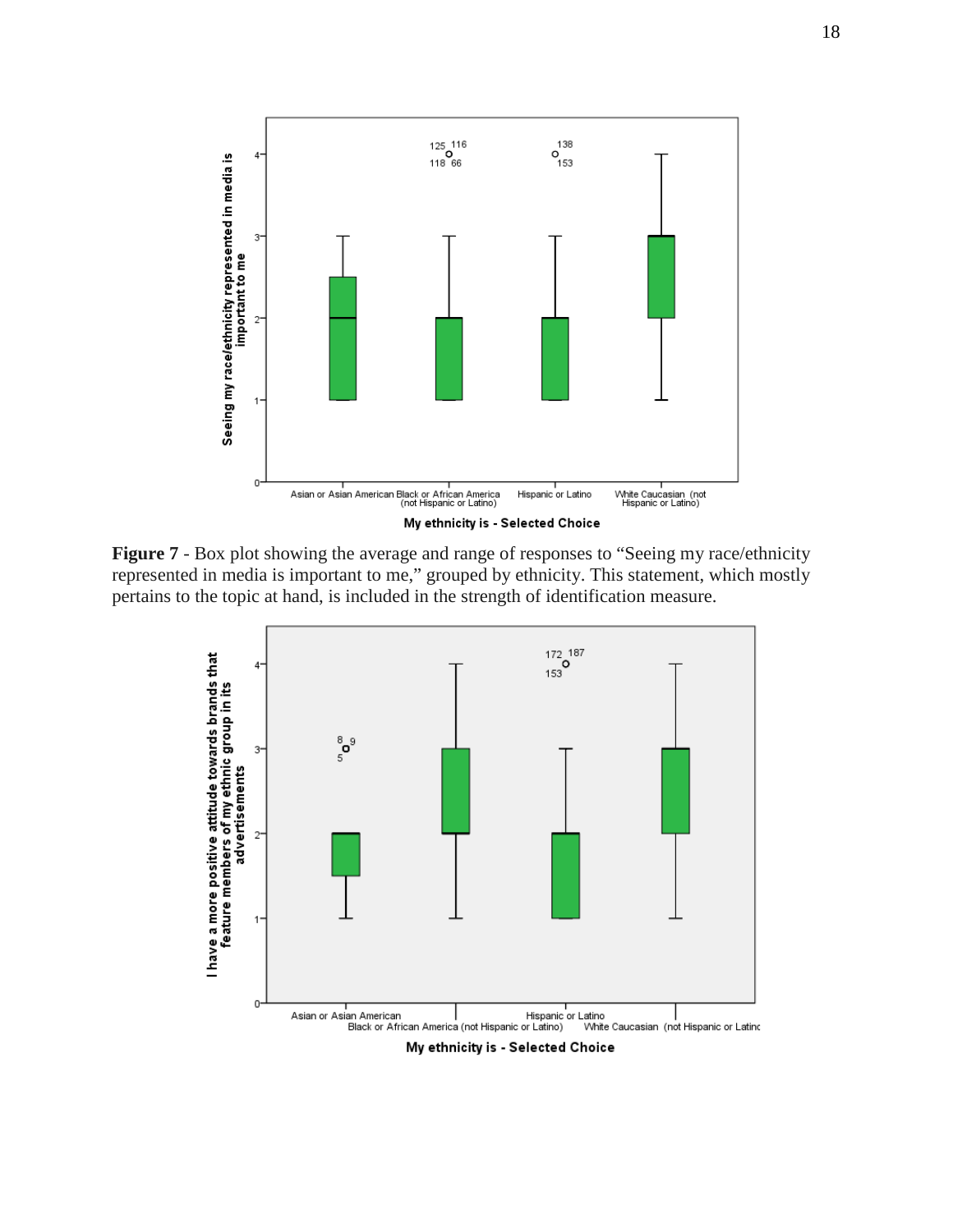**Figure 8** - Box plot showing the average and range of responses to "I have a positive attitude towards brands that feature members of my ethnic group in its advertisements," grouped by ethnicity. This statement asks participants to explicitly reflect on the topic of the study.

#### <span id="page-19-0"></span>**Identification**

There was a significant difference in ethnic identification across ethnicities. Results were reverse scored so the lower the score, the higher the identification. Hypothesis 1 was confirmed: Caucasian participants identified least with their ethnic group, while Asian, African, and Hispanic Americans identified more strongly with their respective groups (see figure 9).

|                         | Mean |        | Sig  |
|-------------------------|------|--------|------|
| Asian                   | 1.86 | 36.183 | .000 |
| <b>African American</b> | 1.92 | 33.011 | .000 |
| Hispanic                | 1.95 | 37.555 | .000 |
| Caucasian               | 2.42 | 41.703 | .000 |

**Figure 9** – With a lower score equaling a higher level of identification, this table shows the strength of identification each participating ethnicity has with their ethnic group.

Identification with all advertisements was significant for each ethnic group (p=.000).

Each ethnic group identified most with an advertisement that featured members of their ethnic

group, providing support for H3 and H4. The advertisement featuring a diverse cast had the least

variation among participants (variance = .455).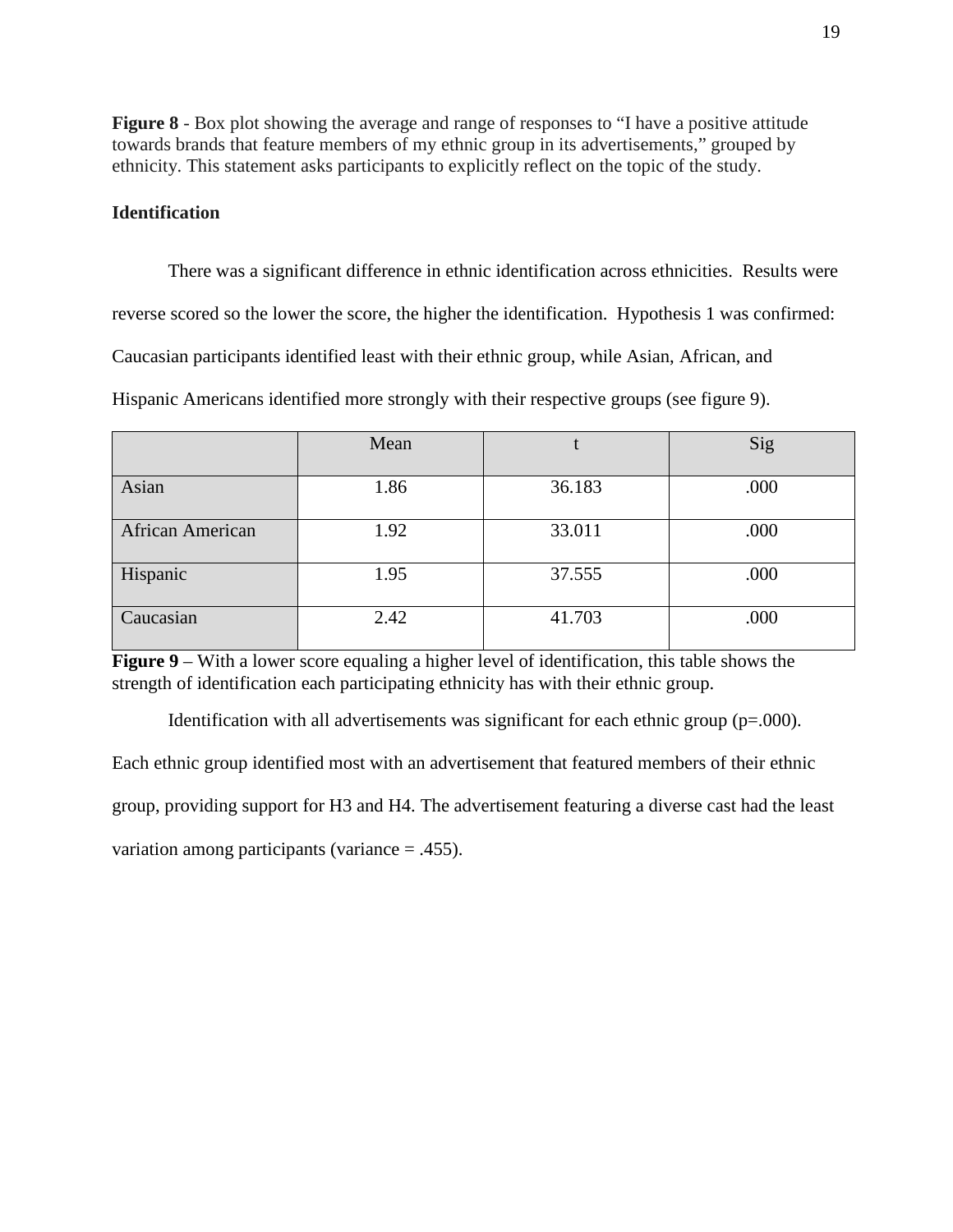



African American participants who strongly identify with their ethnicity responded positively to the advertisements. The lowest (therefore best) rating was for ad 2 which featured a diverse case (m=1.53) and this was significant (F(1)=16.156, p=.000). Ad 1, which featured an African American cast, was closely rated (m=1.69), and also significant ( $F(1)=11.752$ , p=.001). Asian participants who strongly identified with their ethnicity, identified with ad 3 which featured an Asian cast most (m=1.46). An ANOVA shows these results are significant  $(F(1)=11.955, p=.001)$ . Hispanic participants who strongly identified with their ethnicity identified most strongly with ad 5 which featured a Hispanic cast (m=1.63,  $F(1)=8.329$ , p=.007). These results confirm H3 and H4, specifically that participants who have a stronger level of identification with their ethnicity, identify more with an ad that features members of that particular ethnic group as opposed to other ethnic groups.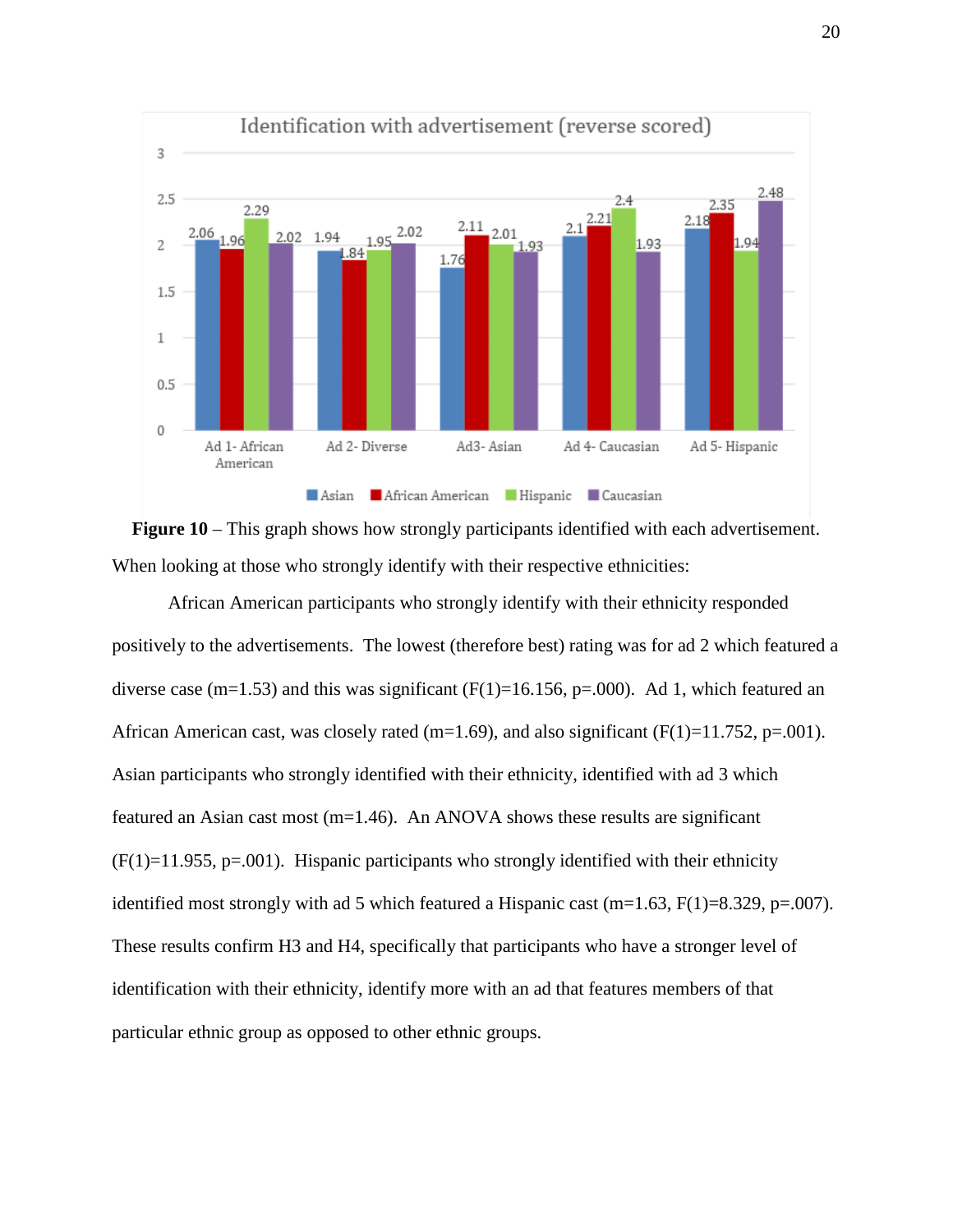Lastly, Caucasian participants who strongly identified with their ethnicity identified most strongly with ad 1 (m=1.22,  $F(1)=23.820$ , p=.000) which featured African Americans and ad 3  $(m=1.27, F(1)=5.749, p=.022)$  which featured Asian actors. These results support previous findings showing that the majority ethnicity (Caucasians) are less sensitive to ethnic advertisements.



**Figure 11** – The above graphs show mean scores of identification with each ad from participants with a strong level of ethnic identification (blue) and a weak level of ethnic identification (orange), with a separate graph for each ethnicity. Those who identified strongly with their ethnicity, identified most strongly with the ad that featured a cast of the same ethnicity.

In the open response, we asked what participants identified with most about the ad, and

most participants mentioned the product(s) or the theme of the ad, but minority viewers were

more likely to mention the race of the actors.

## <span id="page-21-0"></span>**Ethnic Identification and Behavioral Intentions**

When measuring behavioral intentions following the viewing of the ad, there were

significant differences based on ethnicity. First, Asian participants had the most positive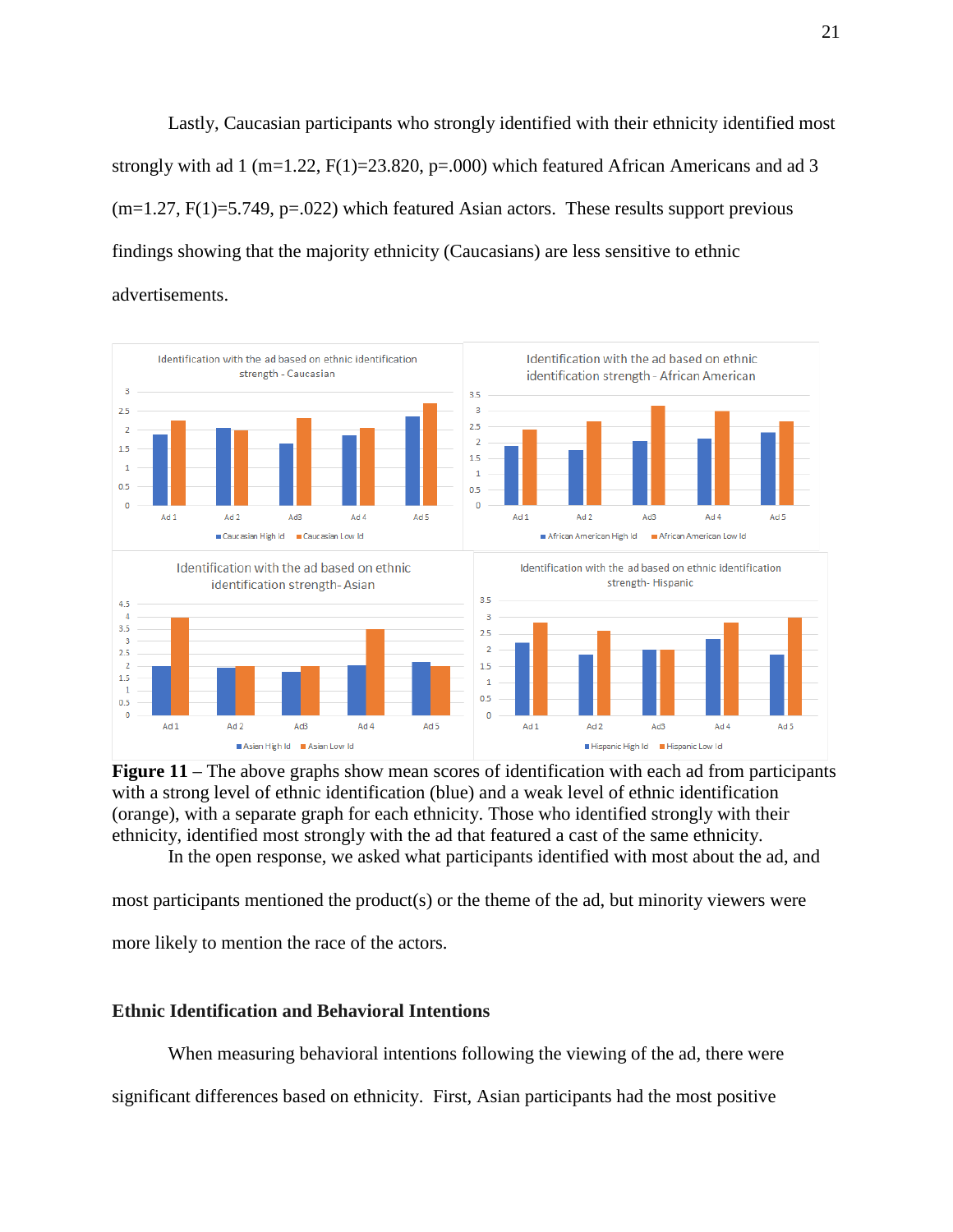behavioral intentions for ad 3 which featured their ethnic group (m=1.55), showing support for H2. The same was not true for African Americans who, while being ethnically represented in ad 1, had the most positive behavioral intentions after viewing ads 2 (m=1.78) and 3 (1.83). Hispanic participants had the most positive behavioral intentions for ad  $3 \text{ (m-1.57)}$  which featured predominantly Asian actors. The same was true for Caucasian participants (ad 3 m= 1.75). This could be because of the brand featured in ad 3 (Amazon) despite there not being a significant difference in overall brand awareness or preference specified by participants at the beginning of the survey.

|                 | Asian | African American | Hispanic | Caucasian |
|-----------------|-------|------------------|----------|-----------|
|                 |       |                  |          |           |
| Ad 1            | 1.383 | 1.680            | 1.824    | 1.111     |
|                 |       |                  |          |           |
| Ad 2            | 1.579 | 1.500            | 1.783    | 1.571     |
|                 |       |                  |          |           |
| Ad3             | 1.397 | 1.544            | 1.386    | 1.166     |
|                 |       |                  |          |           |
| Ad 4            | 1.772 | 1.888            | 2.136    | 2.125     |
|                 |       |                  |          |           |
| Ad <sub>5</sub> | 1.500 | 2.160            | 1.771    | 1.944     |
|                 |       |                  |          |           |

These results change when factoring in the level of ethnic identification:

**Figure 12** – Mean scores with strong ethnic identification: Those who identified strongly with their ethnicity, were more likely to have positive behavioral intentions after viewing an ad with a cast of the same ethnicity.

Asian participants scored lowest on ads 1 (which featured an African American cast) and 3 (which featured an Asian cast), yet only ad 1 showed a significant difference between the high and low ethnic identification groups  $(F(1)=17.407, p=.000)$ . African American participants scored lowest on ads 2 (diverse cast,  $m=1.5$ ), 3 ( $m=1.54$ ) and 1 (1.68). All three ads showed significant differences in behavioral intentions between those who strongly identified with their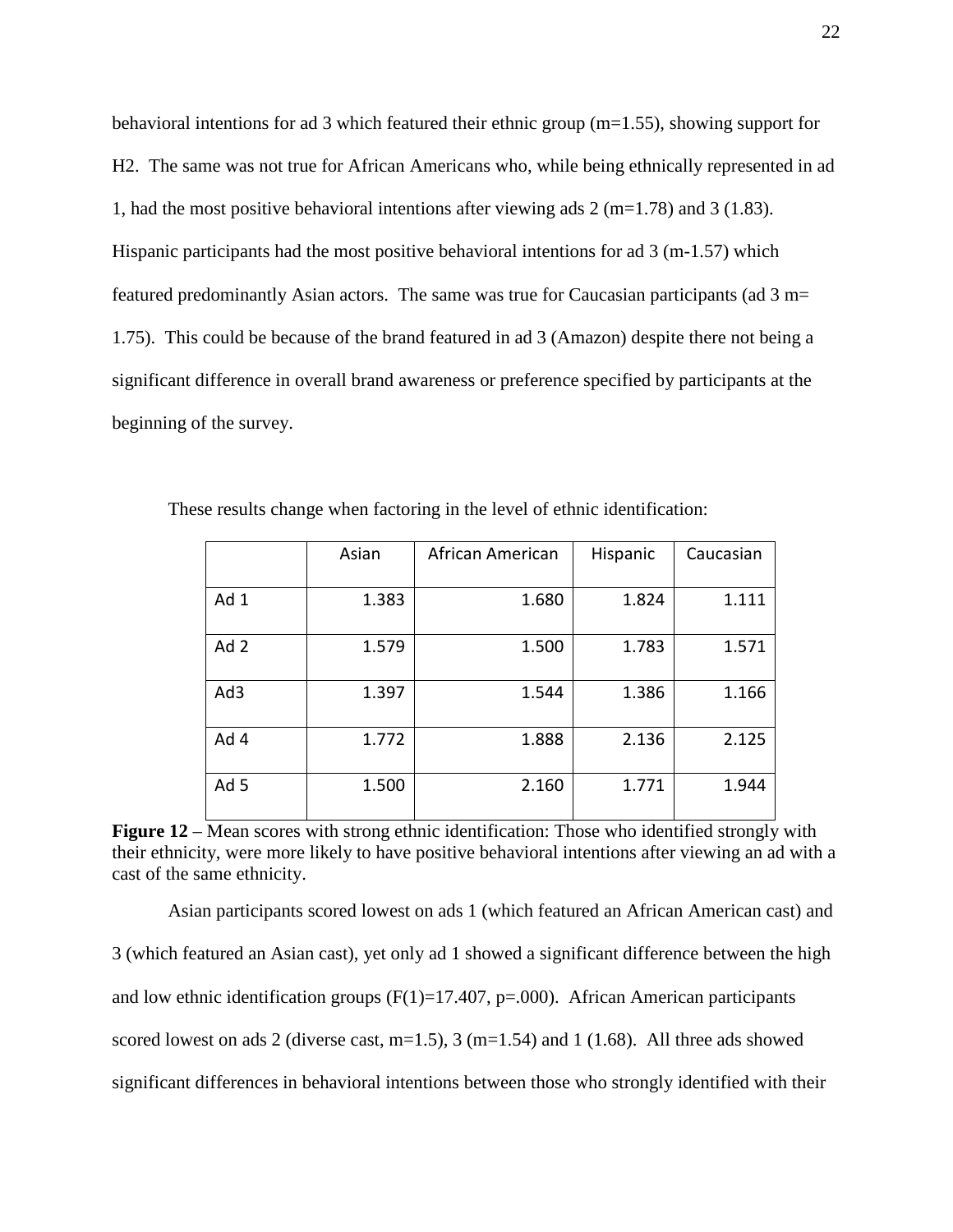ethnicity and those who did not (ad 1:  $F(1)=7$ ,  $p=.007$ , ad 2:  $F(1)=10.559$ ,  $p=.002$ , ad 3:  $F(1)=14.201$ , p=.000). Hispanic participants scored lowest on ad 3 (which featured an Asian cast,  $m=1.3$ ) and 5 (which featured a Hispanic cast ( $m=1.77$ ). Both were significant (ad 3: F(1)=11.101, p=.002, ad 5: F(1)=4.214, p=.048). Caucasian participants scored lowest on ads 1 (which featured an African American cast, m=1.11) and 3 (which featured an Asian cast, m=1.16). Both ads were significant and so was ad 2 which featured a diverse case (ad 1:F(1)=14.938, p=.000, ad 2: F(1)=6.025, p=.018, ad 3: F(1)=6.536, p=.015).

These results partially support H2, that participants who have a stronger level of identification with their ethnicity will have positive behavioral intentions after viewing ads that feature members of their ethnic group. African American, Asian and Hispanic participants who strongly identify with their ethnicity did have positive behavioral intentions after viewing ads that featured their ethnicity, however they had positive behavioral intentions to other advertisements as well.

Due to this lack of effect, a mediation analysis was run using Process in SPSS to see if identification with the ad mediates the relationship between ethnic identification and behavioral intentions (Hayes, 2018). The findings were significant for all ads (ad 1:  $F(1)=25.6338$ ,  $p=.000$ , ad 2:F(1)=164.0415, p=.000, ad 3: F(1)=108.3705, p=.000, ad 4: F(1)=104.6797, p=.000, ad 5:  $F(1)=168.3224, p=.000$ .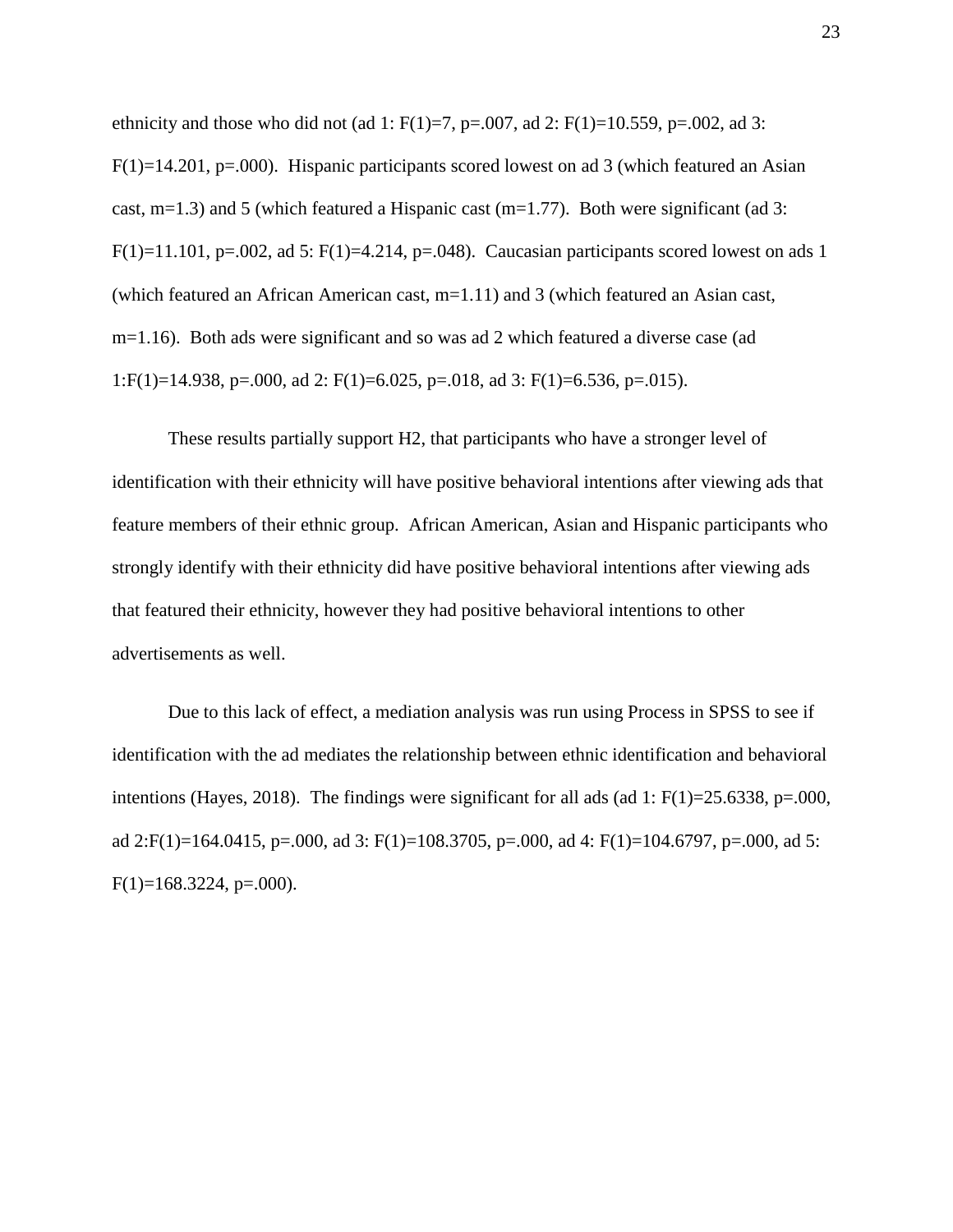

**Figure 13** – Mean behavioral intentions for those who strongly identified with the ad.

Hypothesis 5 states that those who identify strongly with an ad will be more likely to have positive behavioral intentions than those who do not identify strongly with the ad. Those who identified strongly with the ad, did in fact have the lowest (and therefore) most positive behavioral intentions (see figure 10). All 5 ANOVA's for behavioral intentions for those who identify strongly with the ad were significant and H5 was confirmed  $(Ad1: F(1)=64.951, p=.000,$ Ad2: F(1)=71.291, p=.000, Ad3: F(1)=54.855, p=.000, Ad4: F(1)=63.585, p=.000, Ad5:  $F(1)=122.467$ , p=.000).

#### <span id="page-24-0"></span>**DISCUSSION, LIMITATIONS AND FUTURE RESEARCH**

Findings suggest that one's behavior after seeing an advertisement is contingent on the viewer's strength of identification with advertisements featuring their ethnic group. The advertisement with the diverse cast had the most neutral response, which suggests that advertisers may benefit from using multi-ethnic ads to attract a broader audience, but may want to use ethnically-specific ads if trying to expand reach to a particular underrepresented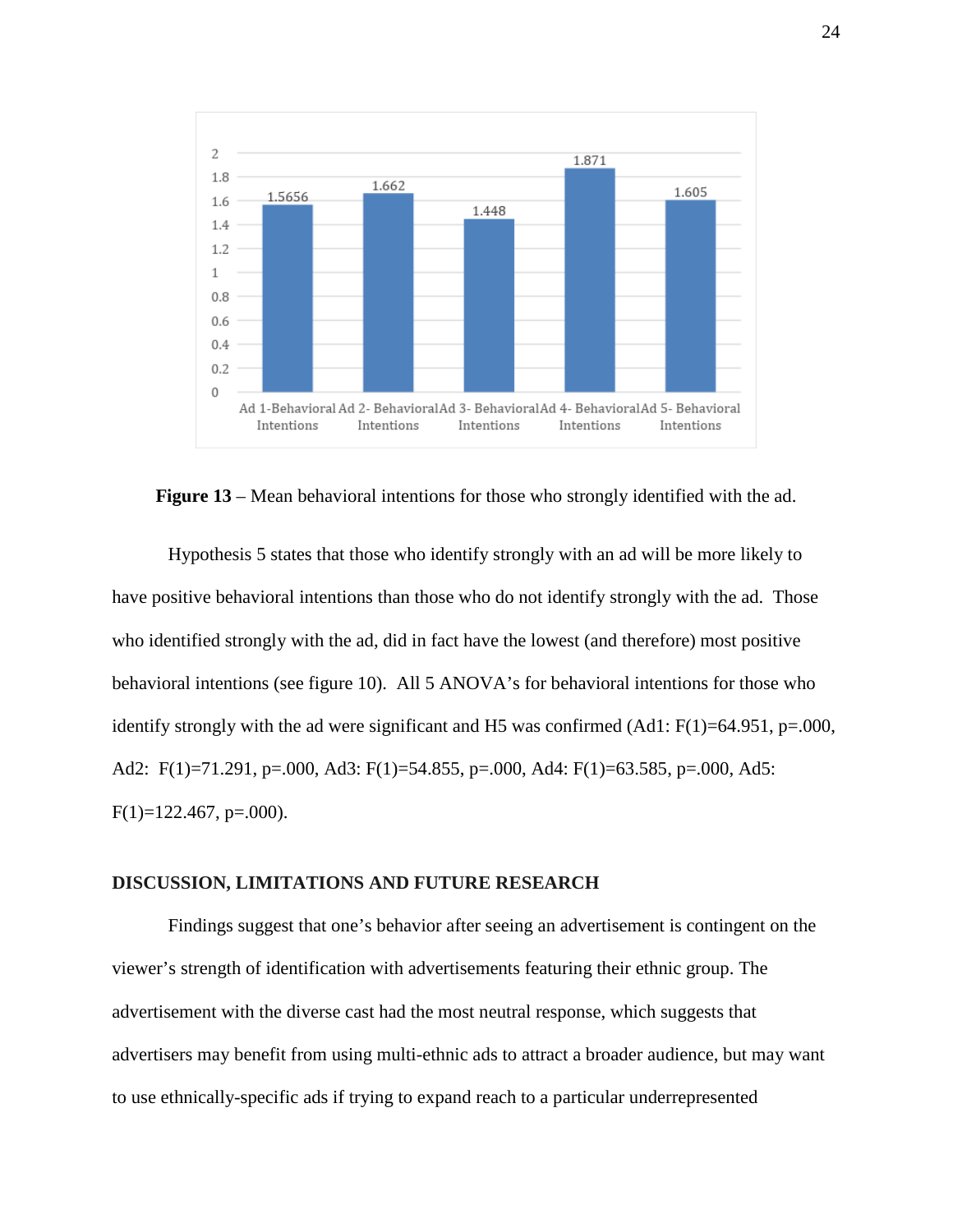demographic segment. These results demonstrate that while sometimes, ethnic identification may impact overall positive behavioral intentions, identification with the ad itself is something that needs to be given more attention. This is something that might have been demonstrated with the identification with ad 3 by many participants. Despite the actors being Asian, many groups identified with the ad and felt positively towards Amazon following viewing of the ad. Especially for minority ethnicities, if companies can get consumers to identify with their brand and its advertisements, they are more likely to be successful.

It is less important to Caucasian Americans that their ethnic group is represented in media, which could be indicative of their current oversaturated status, but it also explained by the weakness of their ethnic identity. For minorities, however, representation in the media matters, because minorities tend have stronger ethnic identities. If representation matters to minorities, it should also matter for brands.

This study did have some potential limitations. Previous studies on racial and ethnic representation in advertisements have used custom-made print advertisements, with different models in each version, but the same content. Since our study used existing television advertisements, there was a risk that participants had already seen the advertisements and formulated their own opinions prior to the study. Each advertisement featured a different brand and product, so variations in attitude and purchase intent could have been influenced by the product rather than the ethnicity of the actors. For example, Ad 3 was for Amazon Prime, and the survey was distributed using Amazon's survey distribution platform Mechanical Turk. So participants were not only likely to have pre-formed opinions about the brand, but they were likely to already be users of their products. On top of product variation, participants could have been influenced by the many other differences in the advertisements that were difficult to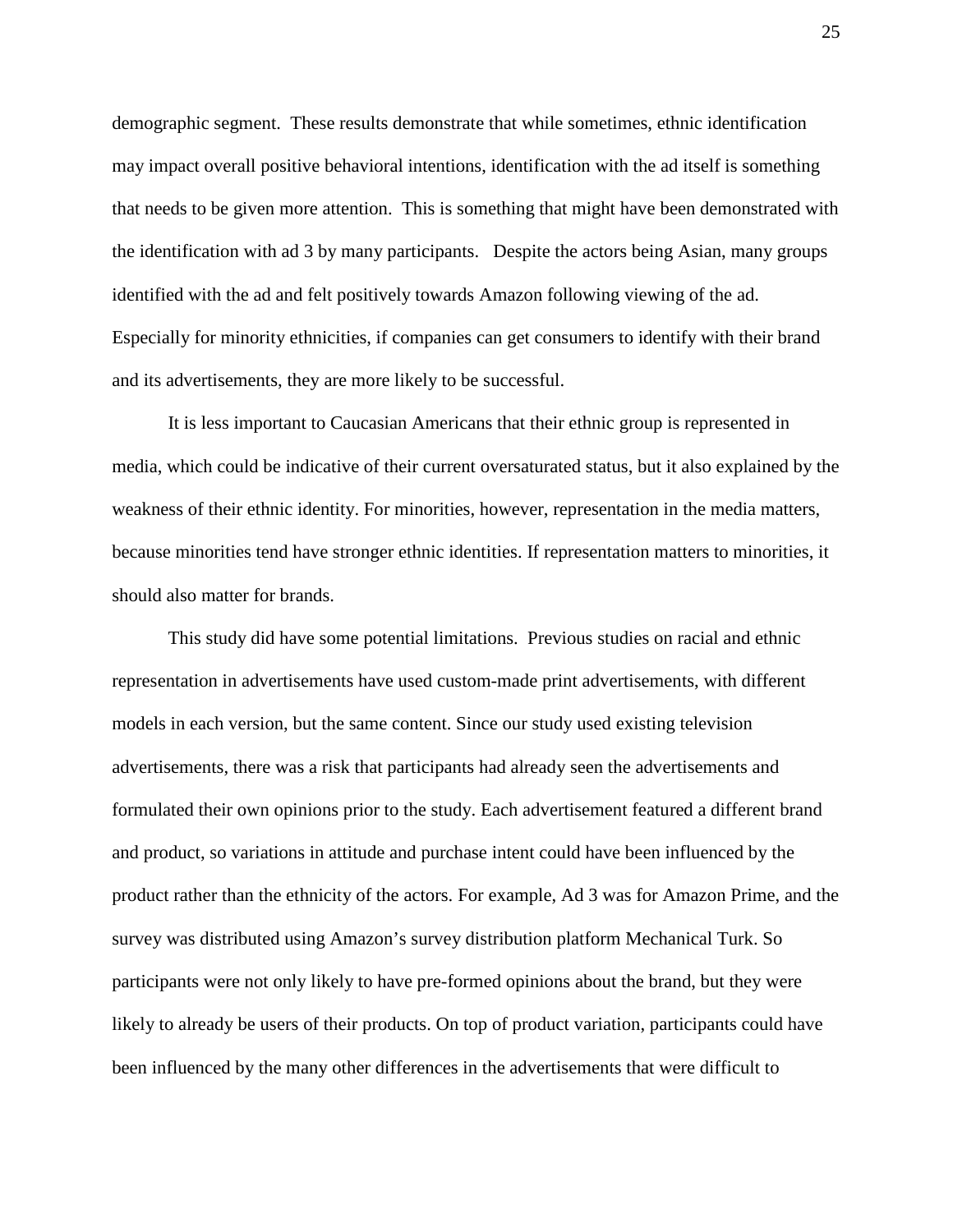control: humor, tone, theme, music, age, gender, etc. The advertisement for Amazon included a baby and a dog, so viewers could have identified with the adorable pairing instead of the ethnicity of the actors in the ad.

<span id="page-26-0"></span>To properly mimic the past studies that used print ads, future research should use custommade television ads with the same products and content, only swapping out the actors to manipulate ethnicity. Future research should also further investigate the differences in attitudes and expectations of seeing each ethnicity presented in advertising. Overall, it is more important than ever for advertisers to make advertisements that people respond positively towards and that motivate consumers to positively interact with the brand. By showing advertisements that ethnic minorities can identify with, brands will be more successful in reaching these groups and making them feel welcome.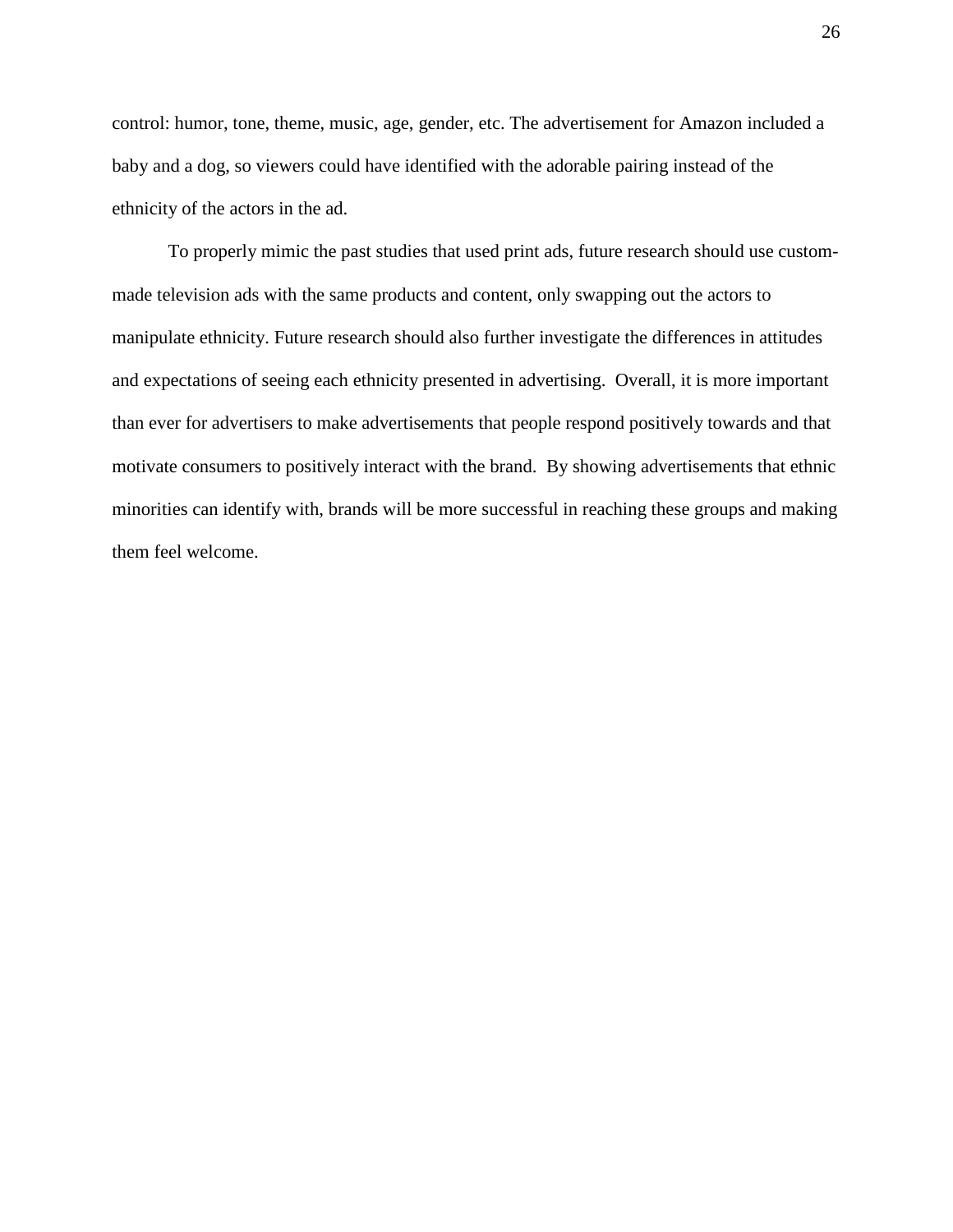#### **REFERENCES**

Avery, D. R. (2003). Reactions to diversity in recruitment advertising--are differences black and white? *Journal of Applied Psychology*, 88(4), 672-679.

Becker-Olsen, K., Cudmore, A., & Hill, R. H. (2006). [The impact of perceived corporate](https://econpapers.repec.org/article/eeejbrese/v_3a59_3ay_3a2006_3ai_3a1_3ap_3a46-53.htm)  [social responsibility on consumer behavior.](https://econpapers.repec.org/article/eeejbrese/v_3a59_3ay_3a2006_3ai_3a1_3ap_3a46-53.htm) *Journal of Business Research*, 59, (1), 46-53 Belch, G., Belch, M. (2012). Advertising and promotion: an integrated marketing communications perspective. - 9th ed.

Brock, T. C. (1965). Communicator - recipient similarity and decision change. *Journal of Personality & Social Psychology*, 1, 650-654.

Broderick, A., C. Demangeot, N. Adkins, G. Henderson, G. Johnson, E. Kipnis, N.

Ferguson, et al. (2011). "Consumer Empowerment in Multicultural Marketplaces:

Navigating Multicultural Identities to Reduce Consumer Vulnerability." Journal of

Research for Consumers 19: 1–13.

Broderick, A., C. Demangeot, E. Kipnis, M. A. Zúñiga, A. Roy, C. Pullig, R. D. Mueller, et al. (2011). "No Harm Done? Culture-based Branding and its Impact on Consumer Vulnerability: A Research Agenda." Social Business 1 (3): 263–280.

Broussard, S. C., & Garrison, M. E. B. (2004). The relationship between classroom motivation and academic achievement in elementary school-aged children. *Family and Consumer Sciences Research Journal*, 33(2), 106–120.

Byrne, D. (1961). Interpersonal attraction and attitude similarity. *Journal of Abnormal and Social Psychology*. 62, 713-715.

Byrne, D., & Nelson, D. (1965). Attraction as a linear function of the proportion of positive reinforcements. *Journal of Personality and Social Psychology.* 1, 659-663.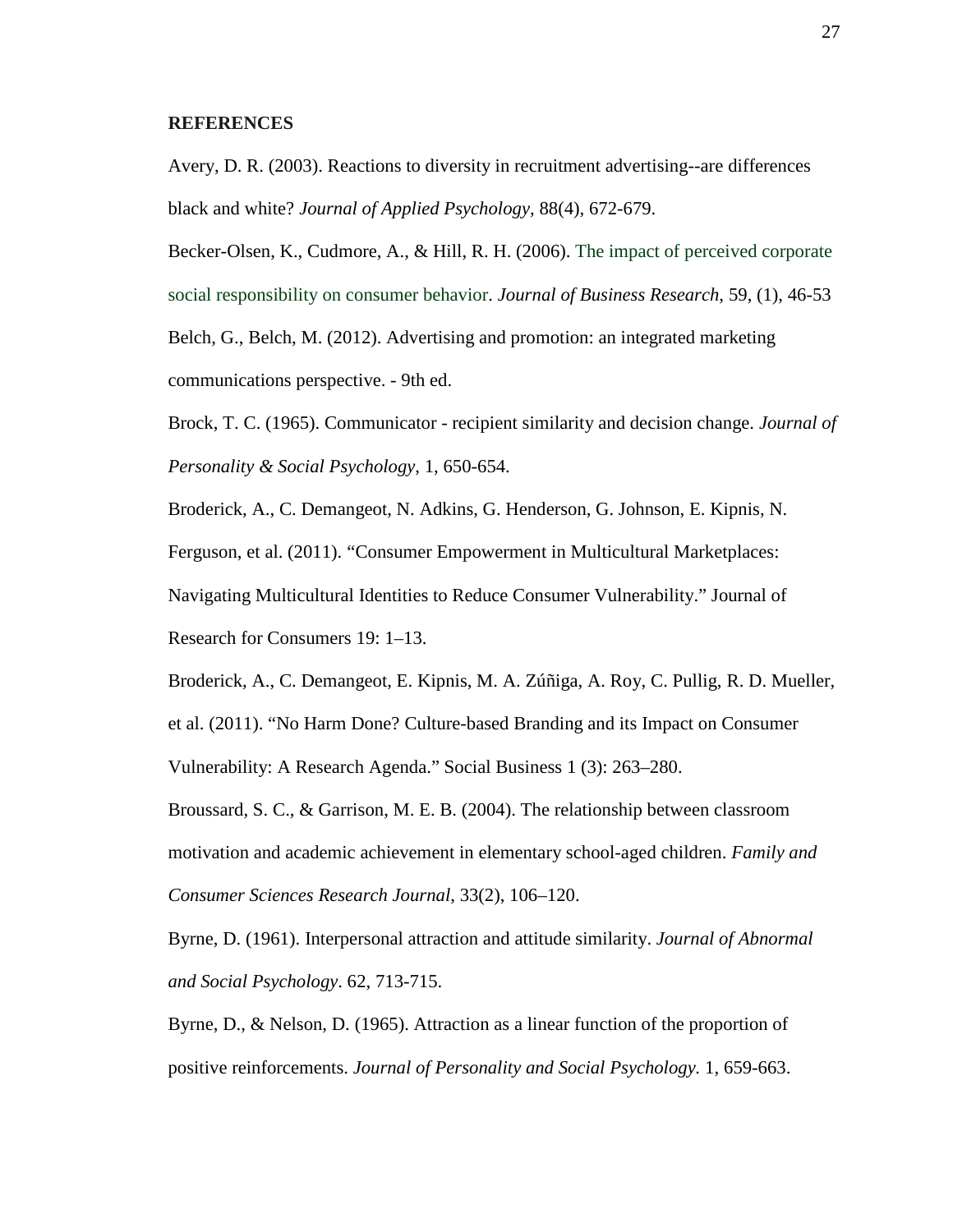Churchill, G. A., Collins, R. H., & Strang, W. A. (1975). Should retail salespersons be similar to their customers? *Journal of Retailing*, 70, 383-393.

Cooley, D., Brice, J., Becerra, E., Chapa, S. (2015). The effect of cosmopolitanism on multi-ethnic U.S. markets under varying conditions of diversity in advertising. *Academy of Marketing Studies Journal.* Vol. 19, No. 3, 2015, p. 119+.

Deci, E. L., Koestner, R., & Ryan, R. M. (1999). A meta-analytic review of experiments examining the effects of extrinsic rewards on intrinsic motivation. *Psychological Bulletin*, 125(6), 627–668.

Demangeot, C., R. D. Mueller, G. Henderson, N. Ferguson, J. Mandiberg, A. Roy, N. Adkins, et al. (2013). Toward Intercultural Competency in Multicultural Marketplaces. *Journal of Public Policy & Marketing*. 156–164.

Deshpandé, R., W. D. Hoyer, and N. Donthu. (1986). "The Intensity of Ethnic A liation: A Study of the Sociology of Hispanic Consumption." Journal of Consumer Research 13: 214–220.

Deshpandé, R., and D. M. Stayman. (1994). A Tale of Two Cities: Distinctiveness Theory and Advertising E ectiveness. *Journal of Marketing Research.* 31: 57–64. Evans, F. B. (1963). Selling as a dyadic relationship. *American Behavioral Scientist*, 6(9), 76-79.

Greenwald, A. G., McGhee, D. E., & Schwartz, J. L. K. (1998). Measuring individual differences in implicit cognition: The implicit association test. *Journal of Personality and Social Psychology*, 74(6), 1464-1480.<http://dx.doi.org/10.1037/0022-3514.74.6.1464>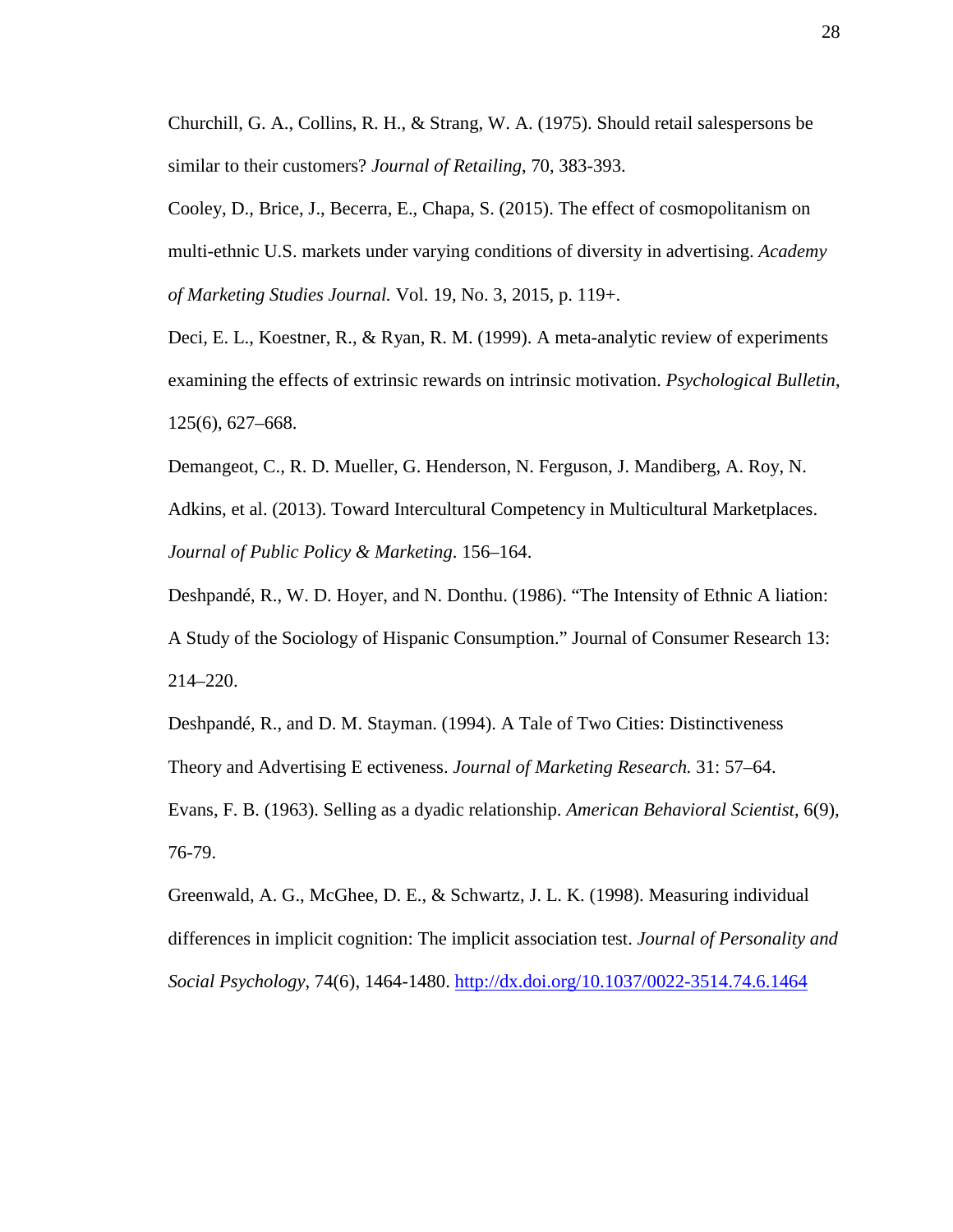Grier, S. and Deshpande, R. (2001). Social dimensions of consumer distinctiveness: the influence of social status on group identity and advertising persuasion. *Journal of Marketing Research*, Vol. 2, pp. 216-24.

Hazzouri, M., Main, K., Carvalho, S. (2017). Ethnic minority consumers reactions to advertisements featuring members of other minority groups. *International Journal of Research in Marketing*.

Hennessey, M. G. (1999). Probing the dimensions of metacognition: Implications for conceptual change teaching-learning. *National Association for Research in Science.* Hirschman, E. C. (1981). American Jewish Ethnicity, Its Relationships to Some Selected

Aspects of Consumer Behavior. *Journal of Marketing*, 45 (Summer): 102-110.

Hong, S. Y., & Yang, S. U. (2009). Effects of reputation, relational satisfaction, and customer–company identification on positive word-of-mouth intentions. Journal of Public Relations Research, 21(4), 381-403.

Jellison, J. M., & Mills, J. (1969). Effect on opinion change similarity between the communicator and the audience he addresses. *Journal of Personality and Social Psychology* 9, no. 2, pp. 153-156.

Jellison, J. M., & Mills, J. (1967). Effect of similarity and fortune of the other on attraction. *Journal of Personality and Social Psychology*, 1967, 5, 459-463.

Jones, E. Davis, K. (1965). The attribution process in person perception. In: Berkowitz L editor. *Advances in Experimental Social Psychology*, vol. 2. *New York: Academic Press*. p220-66.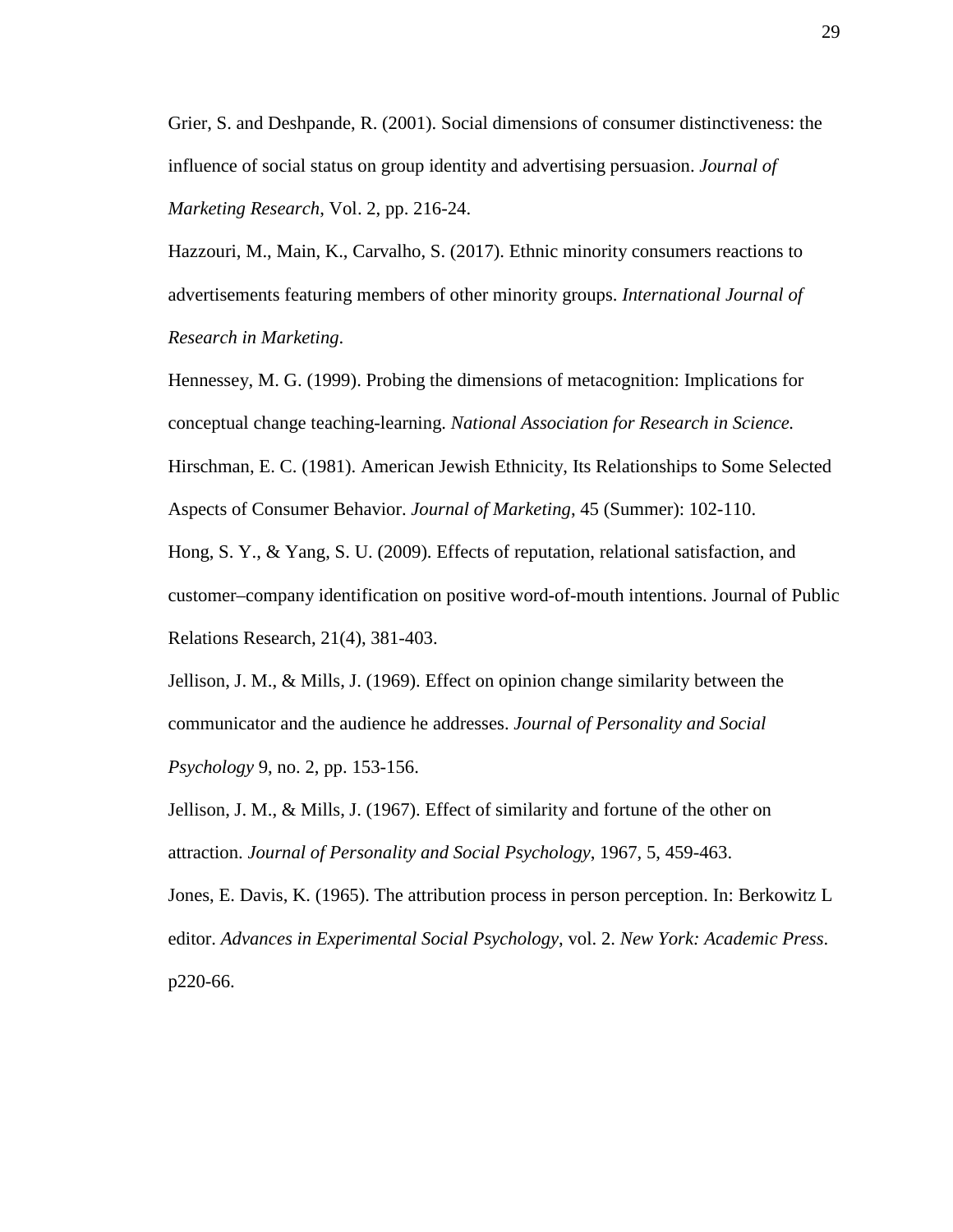Johnson, G., Grier, S. (2012). "What about the intended consequences?" Examining the effects of race-stereotyped portrayals on advertising effectiveness. *Journal of Advertising.* Vol. 41, No. 3 p. 91+.

Kareklas, I., & Polonsky, M. (2011). Consumer response to spokesperson's race: A research synthesis of racial similarity effects in advertising, NA - Advances in Consumer Research Volume 38, eds.

Keh, H. T., & Xie, Y. (2009). Corporate reputation and customer behavioral intentions: The roles of trust, identification and commitment. Industrial Marketing Management, 38(7), 732-742.

Kelley H. H. (1967). Attribution theory in social psychology. In: Levine D editor. Nebraska Symposium on Motivation, vol. 15. Lincoln: *University of Nebraska Press*; 1967.

Kelley H. H. (1971). Attribution theory in social interaction. In: Jones EE, Kanouse DE, Kelley HH, Nisbett RE, Valins S, Weiner B, editors. Attribution: perceiving the causes of behavior. Morristown (NJ): *General Learning Press*; 1972. p. 1-26

Khan, H., Lee, R., Lockshin, L. (2015). Do ethnic cues improve advertising effectiveness for ethnic consumers? *Australasian Marketing Journal.* Vol. 23, Iss 3 pp. 218 - 226.

Kim, C. K., Han, D., & Park, S. B. (2001). The effect of brand personality and brand identification on brand loyalty: Applying the theory of social identification. Japanese Psychological Research, 43(4), 195-206.

King, O. (2017). The case for diversity in advertising. *Think With Google.*

Kipnis, E., A. Broderick, C. Demangeot, N. Adkins, N. S. Ferguson, G. Henderson, G. Johnson, et al. (2013). "Branding Beyond Prejudice: Navigating Multicultural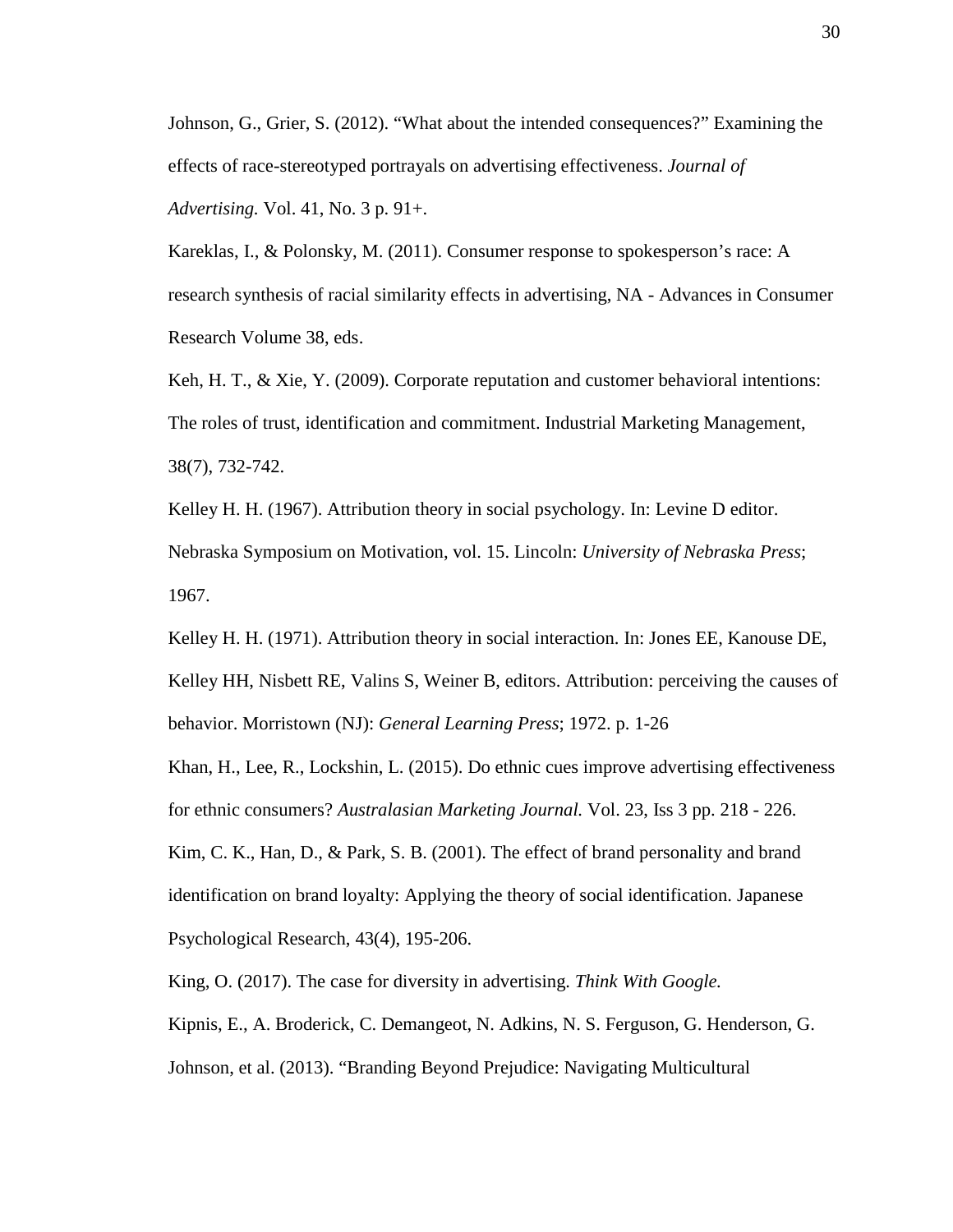Marketplaces for Consumer Well-being." *Journal of Business Research* 66 (8): 1186– 1194.

Kuenzel, S., & Vaux Halliday, S. (2008). Investigating antecedents and consequences of brand identification. Journal of Product & Brand Management, 17(5), 293-304.

Lai, E. (2011). Motivation: A literature review research report. Retrieved November 3, 2017. from

[https://images.pearsonassessments.com/images/tmrs/Motivation\\_Review\\_final.pdf](https://images.pearsonassessments.com/images/tmrs/Motivation_Review_final.pdf)

Lee, E., Edwards, S., Ferle, C. (2014). Dual attitudes toward the model's race in advertising. *Journal of Black Studies.* Vol. 45, No. 6, pp. 479 - 506.

McPherson, M., Smith-Lovin, L., & Cook, J. (2001). Birds of a feather: Homophily in social networks. *Annual Review of Sociology*, 27(1), 415-444.

doi:10.1146/annurev.soc.27.1.415

Minor, M. (1992). Comparing the Hispanic and non-Hispanic markets: How different are they? *Journal of Services Marketing*, 6 (2): 29-32.

Minor-Cooley, D., & Brice, J. J. (2007). Please check the appropriate box: the problems with ethnic identification and its potential in cross-cultural marketing. *Academy of Marketing Science Review*. Retrieved from [http://link.galegroup.com.libserv-](http://link.galegroup.com.libserv-prd.bridgew.edu/apps/doc/A177719430/AONE?u=mlin_s_bridcoll&sid=AONE&xid=6bb0e138)

[prd.bridgew.edu/apps/doc/A177719430/AONE?u=mlin\\_s\\_bridcoll&sid=AONE&xid=6b](http://link.galegroup.com.libserv-prd.bridgew.edu/apps/doc/A177719430/AONE?u=mlin_s_bridcoll&sid=AONE&xid=6bb0e138) [b0e138](http://link.galegroup.com.libserv-prd.bridgew.edu/apps/doc/A177719430/AONE?u=mlin_s_bridcoll&sid=AONE&xid=6bb0e138)

Phinney, J. (1992). The Multigroup Ethnic Identity Measure: A new scale for use with adolescents and young adults from diverse groups. *Journal of Adolescent Research*, 7, 156-176.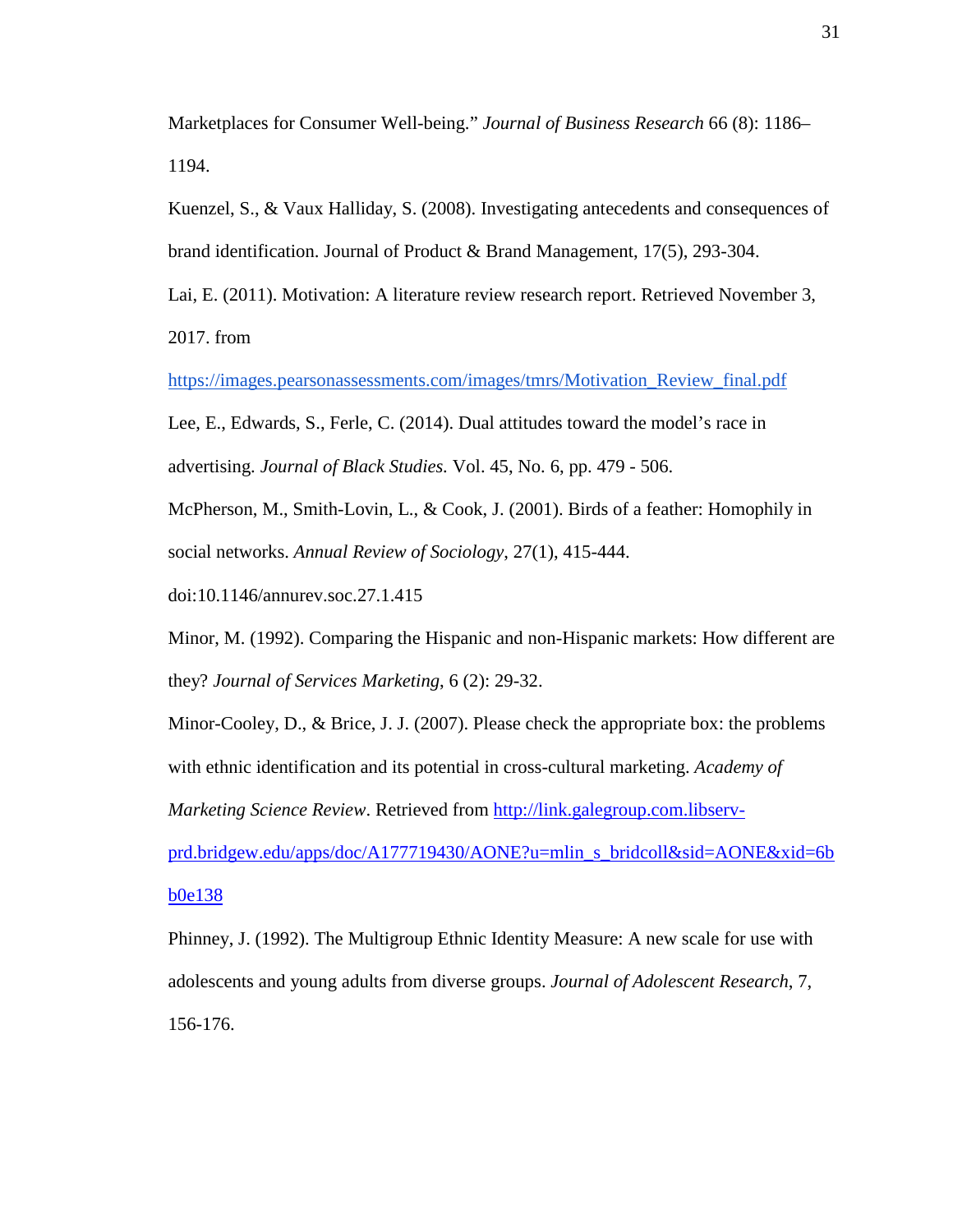Rößner, A., Kämmerer, M., & Eisend, M. (2017). Effects of ethnic advertising on consumers of minority and majority groups: the moderating effect of humor. *International Journal of Advertising*, *36*(1), 190-205.

Rogers, C. (2016). Just 19% of people in ads are from minority groups, new research finds. *Marketing Week.*

Rogers, E., & Bhowmik, D. P. (1970). Homophily-heterophily: Relational concepts for communication research. *Public Opinion Quarterly*, 34, 523-538.

Rossiter, J., & Chan, A. (1998). "Ethnicity in business and consumer behavior." *Journal of Business Research*, 42 (2): 127-134.

Rotheram, M., & and Phinney, J. (1987). Introduction: Definitions and perspectives in the study of children's ethnic socialization. *Children's Ethnic Socialization. Eds. Jean S. Phinney and Mary J. Rotheram*. Newbury park, CA: Sage, 10-28.

Ryan, R. M., Connell, J. P., & Plant, R. W. (1990). Emotions in nondirected text learning. *Learning and Individual Differences*, 2(1), 1–17.

Simpson, E. M., Snuggs, T., Christiansen, T., & Simples, K. E. (2000). Race, homophily, and purchase intentions and the black consumer. *Psychology & Marketing*, 17(10), 877- 889.

Smith, A. J. (1957). Similarity of values and its relation to acceptance and the projection of similarity. *Journal of Psychology*. 43, 251-260.

Speed, R., Thompson, P. (2000), Determinants of Sports Sponsorship Response, *Journal of Academic Marketing Science*, Vol. 28, pp. 226-238.

Stayman, D. M., and Deshpande, R. (1989). Situational ethnicity and consumer behavior." *Journal of Consumer Research*, 16 (December): 361-371.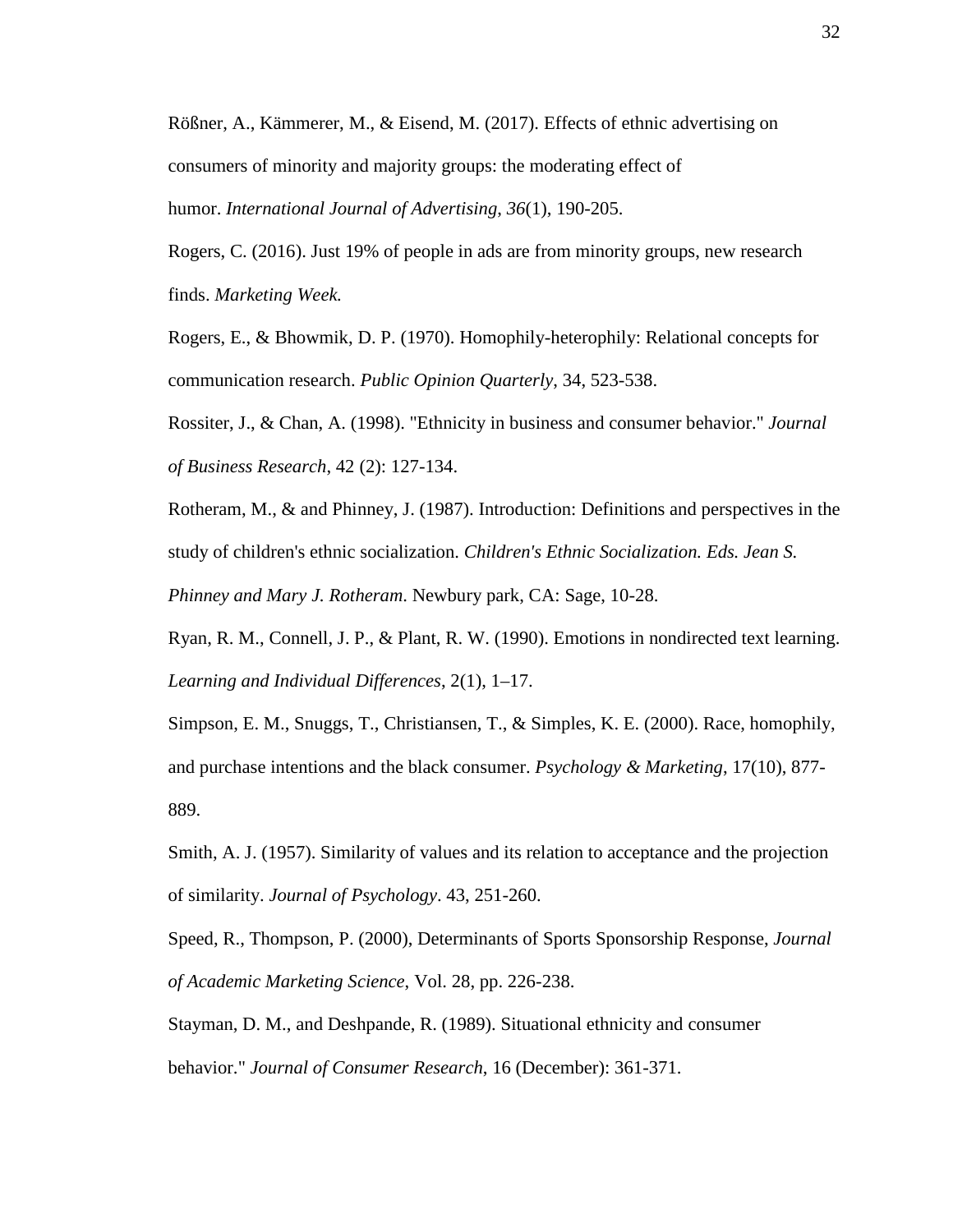Szybillo, G., Jacoby, J. (1974). Effects of different levels of integration on advertising preference and intention to purchase. *Journal of Applied Psychology.* Vol. 59, No. 3, pp. 274-280.

Taylor, C. R., Costello, J. P. (2017). Corporate Social Responsibility and the Portrayal of Minority Groups in Advertising. In *Handbook of Integrated CSR Communication* (pp. 361-375). Springer, Cham.

Taylor, C., Murphy, J. (2017). Diversity is the new norm in super bowl advertising: study. *Forbes.*

Tsai, W., Li, C. (2012). Bicultural advertising and Hispanic acculturation. *Hispanic Journal of Behavioral Sciences*. Vol. 34, Iss 2 pp 305-322.

Tuškej, U., Golob, U., & Podnar, K. (2013). The role of consumer–brand identification in building brand relationships. Journal of business research, 66(1), 53-59.

U.S. Census Bureau. 2010 Census of Population, P94-171 Redistricting Data File.

Updated every 10 years. *American FactFinder*. Retrieved from:

<https://www.census.gov/quickfacts/fact/table/US/PST045216#viewtop>

Verkuyten, M. (2005). Ethnic group identification and group evaluation among minority and majority groups: testing the multiculturalism hypothesis. *Journal of personality and social psychology*, *88*(1), 121.

Webb, D. J., Mohr, L. A. (1998), A Typology of Consumer Responses to Cause-Related Marketing: From Skeptics to Socially Concerned, *Journal of Public Policy Marketing*, Vol. 17, pp. 226-238.

Whittler, T. (1989). The effects of actor's race in commercial advertising: review and extension. *Journal of Advertising*. Vol. 20 Iss 1 pp 54 - 60.